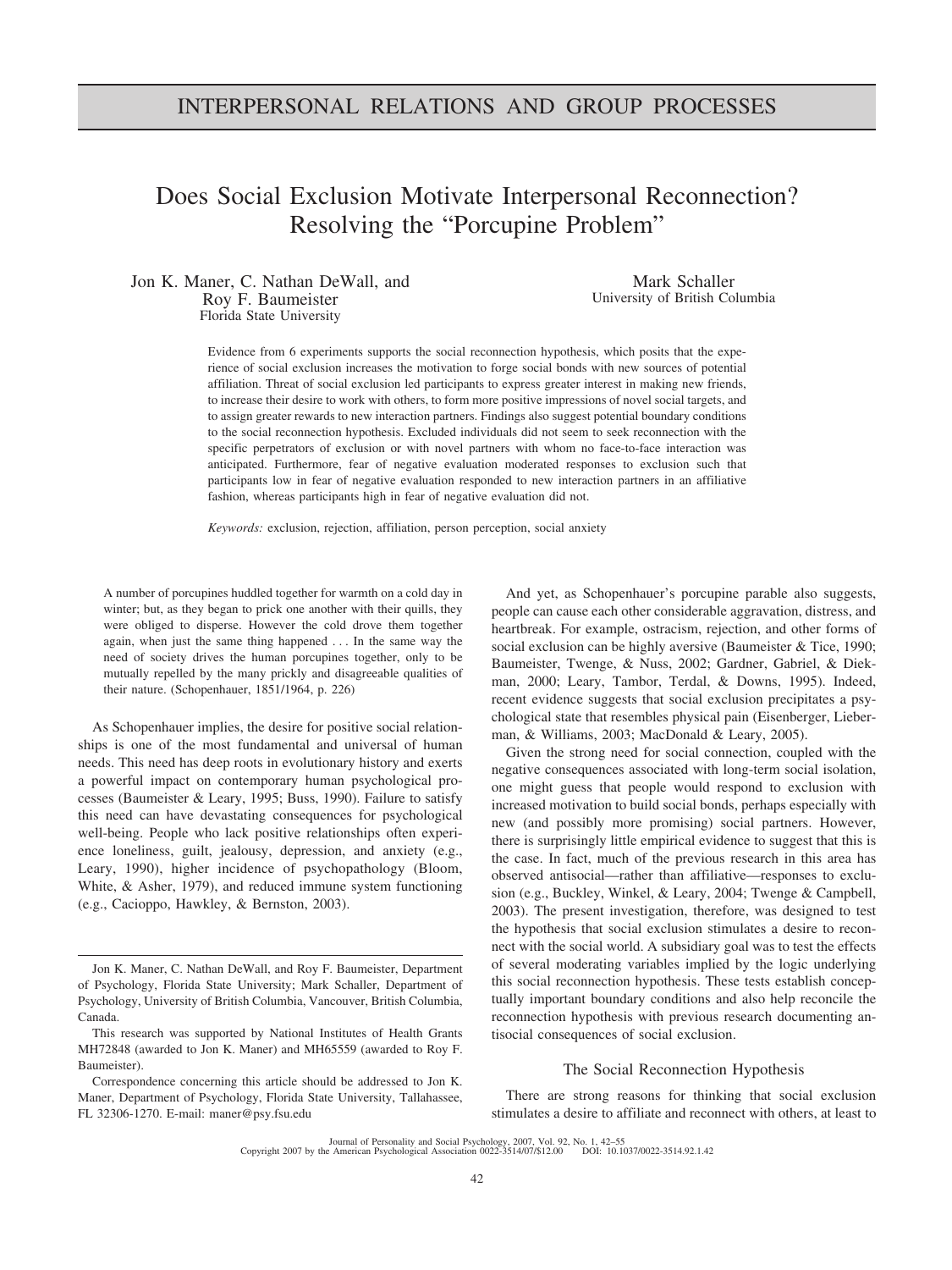the extent that those others are perceived as providing realistic sources of renewed affiliation. This reconnection hypothesis follows from theory pertaining to the links between motivation, deprivation, and goal attainment. When the satisfaction of an important drive is thwarted, humans (like other species) often seek alternative means of satisfying that drive. The experience of social exclusion may serve as a signal that one's need for social connection is not being satisfied. As a consequence, excluded individuals may feel an especially strong desire to form bonds with other people, so as to satisfy that need. This would not be unlike the response of a hungry person whose efforts to find food are thwarted and who therefore looks elsewhere, perhaps even more vigorously, to find sustenance.

Although various theorists have suggested forms of this reconnection hypothesis (e.g., Baumeister & Leary, 1995), there is surprisingly little empirical evidence for this hypothesized phenomenon. Several recent findings, however, lend credibility to this hypothesis. Williams and Sommer (1997) found that women (though not men) responded to ostracism by increasing their efforts on a subsequent group task, which could indicate that they were trying to make themselves appear desirable to their group. Williams, Cheung, and Choi (2000) observed that ostracized individuals were more likely than others to conform to the opinions of other people. Those authors interpreted this increased conformity as a strategic attempt to make friends by increasing apparent similarity (although such attempts could also reflect passivity or self-doubt). Gardner, Pickett, and Brewer (2000) had participants read personal diaries of others and found that participants who had been socially excluded recalled more events related to affiliation both positively tinged events denoting social acceptance and negatively tinged ones denoting rejection. This could imply that rejected people were motivated to learn about social acceptance, although it could also indicate heightened sensitivity or accessibility stemming from one's own recent experience. In summary, evidence bearing directly on the reconnection hypothesis—and its implication for more favorable social responding—is suggestive but hardly conclusive. Several findings suggest that rejected people sometimes respond in ways that could promote acceptance, but rigorous tests of the hypothesis have not been previously reported.

#### Possible Exceptions to the Reconnection Hypothesis

Despite reasons for hypothesizing social reconnection, it is also clear that exclusion can sometimes promote interpersonal withdrawal and even contempt (e.g., Twenge & Campbell, 2003). Thus, hypothesized responses to exclusion should account not just for possible interest in reconnecting, but also for exceptions to the reconnection hypothesis. Although our analysis suggests that social exclusion may motivate social reconnection, this same analysis also suggests possible boundary conditions. The logic on which the reconnection hypothesis is based implies that excluded people should respond favorably toward others only to the extent that those others are perceived as providing realistic sources of renewed social connection. In the present studies, we examine the hypothesized moderating effects of three factors that may decrease the likelihood of perceiving others as realistic sources of positive social contact and that may, in turn, decrease the likelihood of affiliative responding.

First, and perhaps most obviously, someone who has been excluded is not likely to view the perpetrators of exclusion as realistic sources of positive social contact. The psychological pain associated with social exclusion can serve as an intense form of punishment. Excluded individuals, then, are not expected to respond favorably to previous perpetrators of exclusion. If anything, the opposite is likely to be the case: Excluded individuals may perceive perpetrators of exclusion in a hostile light, may avoid them, and may even be inclined to lash out against those people. (Indeed, evidence suggests that individuals who have suffered a rejection sometimes react by aggressing against those who have rejected them; Buckley et al., 2004.)

A second factor involves the prospect of direct and presumably pleasant interaction. For another person to be perceived as a realistic source of social connection, one must expect some possibility for actual interaction with that person. Therefore, support for the social reconnection hypothesis is likely to be found under conditions in which actual interaction occurs or is anticipated to occur. In the absence of any such interaction, social exclusion is unlikely to lead to affiliative responding. This reasoning fits with evidence that social exclusion can lead people to behave aggressively—not more favorably—toward individuals with whom no face-to-face interaction is expected (Twenge, Baumeister, Tice, & Stucke, 2001; Twenge & Campbell, 2003).

Third, there are likely to be individual differences in the tendency to view others as realistic sources of positive social connection. Even if most people respond to exclusion with a positive and optimistic attitude toward new interaction partners, some people— especially those who chronically fear the sting of negative social evaluation—may be more hesitant and hypervigilant to the potential for further social harm (e.g., Beck, Emery, & Greenberg, 1985). People who are generally fearful that others will evaluate them negatively often have strong negative expectations about even novel social interactions (e.g., Maddux, Norton, & Leary, 1988). As a result, individuals who anticipate negative social evaluation tend not to pursue novel social encounters for fear that they will bring significant distress (Heimberg, Lebowitz, Hope, & Schneier, 1995). Such individuals, therefore, may be apt to generalize from a single instance of rejection to other potential partners, leading them to view even novel partners as sources of further rejection rather than as sources of new affiliation. It follows that support for the reconnection hypothesis is likely to be found among individuals who are socially optimistic, whereas social exclusion may lead to a more broadly negative and antisocial response among those who fear the pain of negative social evaluation.

## Overview of the Present Research

The dynamics underlying real-world responses to exclusion are likely to be complex and multifaceted. To help clarify the nature of these responses, therefore, the present studies were intended to distill these responses into some of their component cognitive and behavioral parts. In six experiments, we investigated several conceptually and operationally different outcome measures, including social choices, interpersonal perceptions, and actions. We assessed whether excluded people are interested in making new friends (see Study 1), choose to work with others versus alone (see Study 2), perceive others as friendly and desirable or as hostile and angry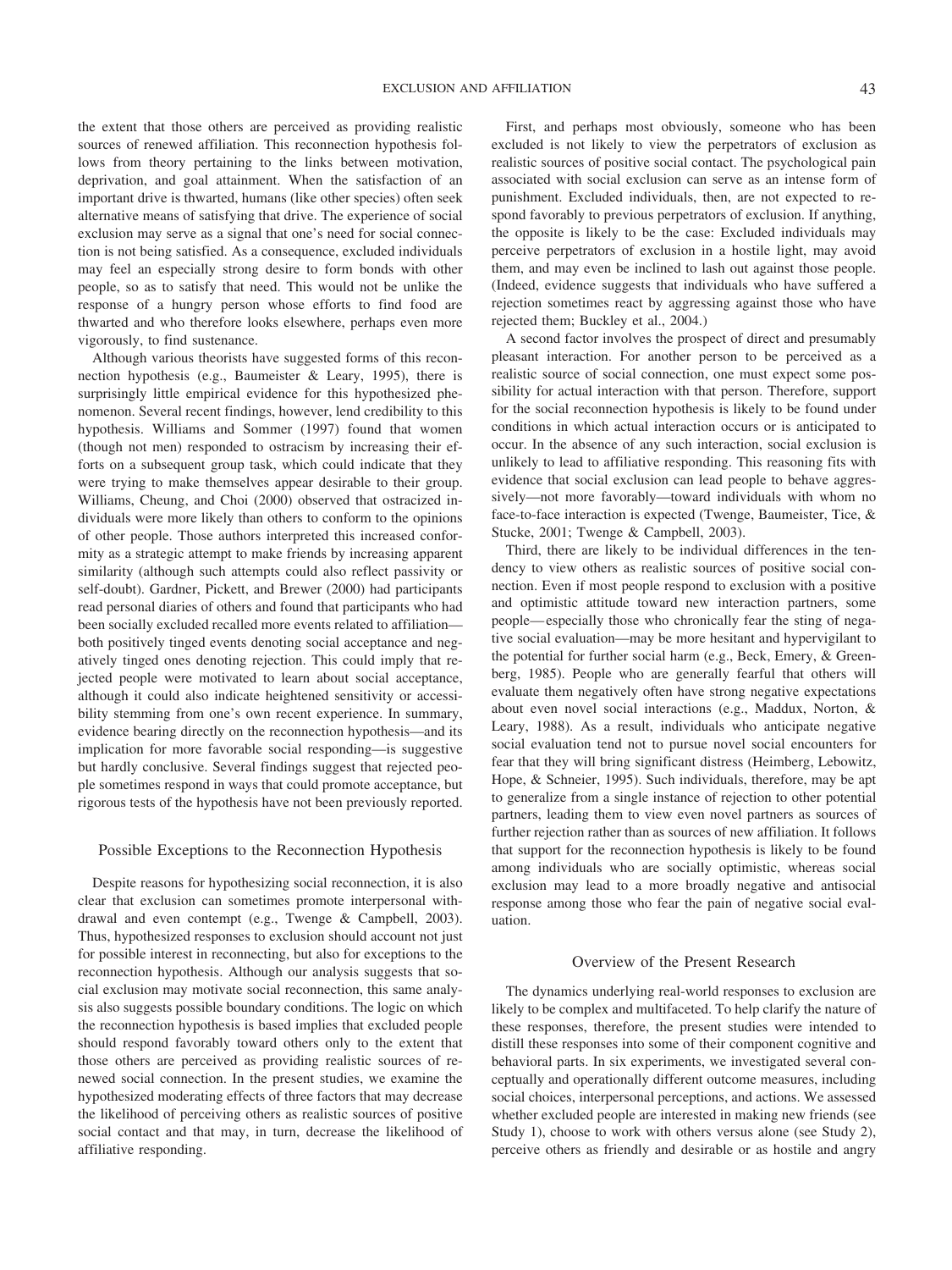(see Studies 3 and 4), and treat others favorably or unfavorably when evaluating their work and assigning them rewards (see Studies 5 and 6).

In several of these studies, we also tested hypotheses pertaining to the three hypothesized moderating variables summarized above. First, we examined responses to the specific perpetrators of exclusion (see Studies 4 and 5), allowing us to assess whether participants' responses discriminate between novel individuals and those who have recently rejected them. Second, we examined responses to a novel individual with whom excluded participants expected no personal contact (see Study 6). If socially favorable responses to exclusion are designed to facilitate connection primarily with realistic sources of renewed affiliation, then these responses might not extend to such an individual. Third, we examined the potential moderating effects of fear of negative evaluation (see Studies 4 – 6). We expected that individuals low in fear of negative evaluation would respond to novel partners in a positive and affiliative manner, whereas people high in fear of negative evaluation—who tend to exaggerate the potential for harm in even novel social encounters—may be less inclined to respond in a positive and affiliative fashion.

#### Study 1

Participants in Study 1 underwent an exclusion manipulation in which they visualized and wrote about a previously experienced instance of exclusion or personal rejection (or a past experience of social acceptance, or a neutral control topic; see Gardner et al., 2000). Participants' interest in making new friends via a new student social service was then evaluated. If exclusion motivates a desire for reconnection, then participants who recalled the rejection experience should be more likely than the others to want to make new friends.

#### *Method*

*Participants.* Fifty-six undergraduates (40 women, 15 men, and 1 who did not indicate gender) participated in exchange for course credit.

*Design and procedure.* Participants arrived for a study ostensibly investigating the relationship between personality and interpersonal processes. Participants were randomly assigned to one of three essay conditions: social exclusion, social acceptance, or neutral control. In each, participants were asked to relive in their minds and write about a previous experience from their life. Prior studies have shown that visualizing a previously experienced instance of rejection evokes responses similar to those found when using interpersonal methods for creating rejection (Gardner et al., 2000; Pickett, Gardner, & Knowles, 2004).

Participants in the exclusion condition were asked to write an essay about a time when they felt rejected or excluded by others. Participants in the social acceptance condition wrote instead about a time when they felt accepted by others. Participants in the neutral-control condition wrote about their activities the previous day (e.g., what they ate). When participants had completed the visualization/essay task, they completed the 20-item Positive and Negative Affect Schedule (PANAS; Watson, Clark, & Tellegen, 1988). The PANAS is a widely used measure of affect that provides distinct indices of positive affect (e.g., "enthusiastic") and negative affect (e.g., "distressed"). Participants indicated the extent to which they were experiencing each emotion in the current moment.

To evaluate their interest in connecting with others, participants then completed a questionnaire regarding a fictitious student service whose implementation was being considered. Participants read a short paragraph about the student service—Florida State University (FSU) Connect—and reported the degree to which they would be interested in using the service to make new friends. Participants read that, if implemented, FSU Connect would organize student events (such as concerts and game nights) with the overarching goal of connecting FSU students with one another and facilitating the establishment of new friendships. Participants were told that student fees at FSU would be increased by \$75 to cover the cost of having FSU Connect available on campus.

Participants next responded to 10 statements assessing their interest in meeting people via the student service (e.g., "I have a strong interest in meeting new friends," "FSU Connect is a student service that I might try"). Responses were recorded using 12-point scales ranging from 1 (*strongly disagree*) to 12 (*strongly agree*) and were averaged to create a composite measure of participants' desire to connect with others via the student service ( $\alpha$  = .96). After completing these measures, participants were debriefed and received credit.

#### *Results*

A one-way analysis of variance (ANOVA) on participants' desire to connect with others via the student service revealed significant variation among the three conditions,  $F(2, 53) = 4.99$ ,  $p = 0.01$ . Pairwise comparisons indicated that participants in the exclusion condition ( $M = 7.82$ ,  $SD = 2.59$ ) were more interested in connecting with others, compared with participants in both the  $\text{acceptance condition} \ (M = 6.07, SD = 2.40), F(1, 35) = 4.55, p =$  $.04, d = 0.70$ , and the neutral-control condition ( $M = 5.10, SD =$ 2.92),  $F(1, 35) = 8.93$ ,  $p = .005$ ,  $d = 0.99$ . Participants in these latter conditions did not differ from one another,  $F(1, 36) = 1.25$ ,  $p = .27$ .

To evaluate whether these effects may have been the result of changes in participants' affective state, two one-way ANOVAs were conducted using the Positive Affect ( $\alpha = .84$ ) and Negative Affect ( $\alpha = .87$ ) subscales of the PANAS as dependent measures. Results revealed no significant variation among the three groups in terms of positive affect,  $F(2, 52) = 1.56$ ,  $p = .22$ , or negative affect  $(F < 1)$ , suggesting that the observed effects were not simply because of differences in affect. Moreover, desire to connect with others via the student service was not related to positive affect,  $r(54) = .09$ ,  $p = .54$ , or negative affect,  $r(54) = .06$ ,  $p = .67$ .

#### *Discussion*

Reliving an instance of social exclusion increased participants' desire to meet and connect with new friends and to use a service dedicated to connecting FSU students with one another. This provides initial support for the social reconnection hypothesis and suggests that exclusion may promote interest in forging new social bonds.

## Study 2

Study 2 provided a second test of whether social exclusion stimulates a desire for social contact. Social exclusion was manipulated by having participants complete a personality test and randomly assigning some of them to receive bogus feedback indicating that they may end up alone later in life. Following previous work (e.g., Twenge et al., 2001), two control groups were used: One involved a forecast of future social acceptance; the other involved a forecast of an accident-prone future marked by injuri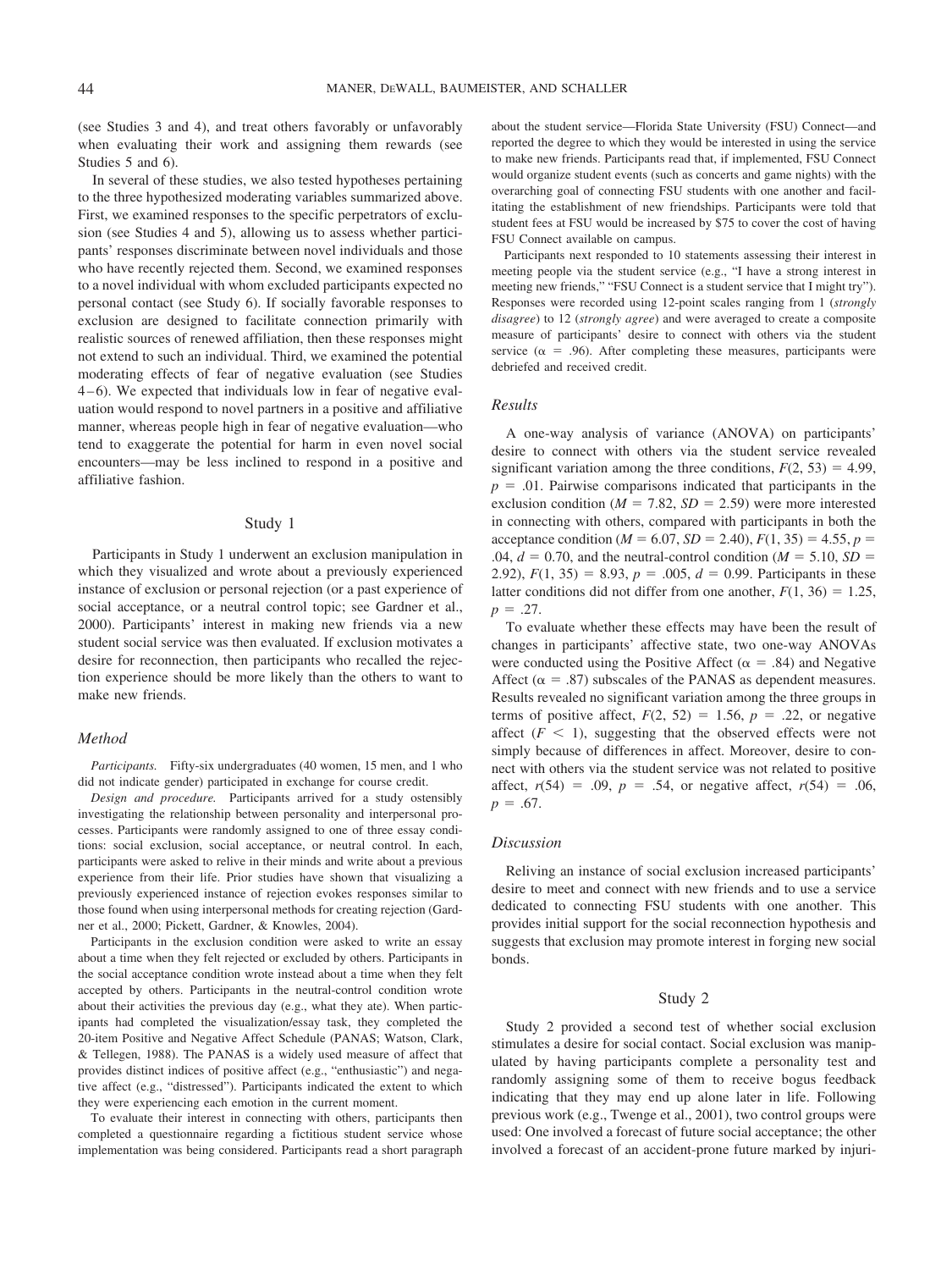ous mishaps in order to ascertain whether any effects of the manipulation were specific to social exclusion or stemmed merely from the forecast of an unpleasant future. To assess participants' desire for social contact, we had them choose whether to complete the next task alone or with a group. If social exclusion stimulates a desire for affiliation, then participants in the exclusion condition should be more likely than control participants to prefer working together with others.

#### *Method*

*Participants.* Thirty-four undergraduates (28 women and 6 men) participated in exchange for partial course credit.

*Design and procedure.* Participants were told that the purpose of the study was to understand different aspects of personality. Participants first completed a brief demographic questionnaire and the Eysenck Personality Questionnaire (Eysenck & Eysenck, 1975). To bolster the credibility of the study, participants were given accurate feedback regarding their extraversion score. Participants were also given bogus feedback regarding the implications of that extraversion score for their future social relationships. Participants were randomly assigned to one of three social feedback conditions: future alone, future belonging, and misfortune control (see Twenge et al., 2001, for more details regarding the manipulation). Futurealone participants were told:

You're the type who will end up alone later in life. You may have friends and relationships now, but by your mid-20s most of these will have drifted away. You may even marry or have several marriages, but these are likely to be short-lived and not continue into your 30s. Relationships don't last, and when you're past the age where people are constantly forming new relationships, the odds are you'll end up being alone more and more.

Participants assigned to the future-belonging condition were told:

You're the type who has rewarding relationships throughout life. You're likely to have a long and stable marriage and have friendships that will last into your later years. The odds are that you'll always have friends and people who care about you.

#### Misfortune-control participants were told:

You're likely to be accident prone later in life—you might break an arm or a leg a few times, or maybe be injured in car accidents. Even if you haven't been accident prone before, these things will show up later in life, and the odds are you will have a lot of accidents.

After receiving their personality description, participants completed the PANAS. The experimenter then returned and told the participant that because the experiment was so short, he or she would complete an additional task with another experimenter down the hall. Participants were told that some people would complete the task alone, whereas others would complete the task with several partners. Participants were told that the experimenter would consider each participant's preference. The experimenter handed the participant a sheet of paper on which they responded to the question, "To what extent would you prefer doing the experimental task with a few other social partners?" Participants responded to the question using a scale ranging from 0 (*not at all*) to 11 (*extremely*). Higher scores therefore reflected a greater desire to be with others as opposed to being alone. Once participants completed this dependent measure, they were thoroughly debriefed and provided their credit. In this, and each of the present studies, care was taken to ensure that excluded participants did not suffer any distress as a result of the manipulation.

#### *Results*

*Desire for affiliation.* A one-way ANOVA on participants' preferences to work with a group revealed significant variation among the three groups,  $F(2, 31) = 3.88$ ,  $p = .03$ . Pairwise comparisons confirmed that future alone participants  $(M = 7.92)$ ,  $SD = 2.02$ ) were more desirous of working with others than were future belonging participants ( $M = 5.73$ ,  $SD = 2.00$ ),  $F(1, 21) =$ 6.79,  $p < 0.02$ ,  $d = 1.14$ , or misfortune control participants ( $M =$ 6.09,  $SD = 2.07$ ,  $F(1, 21) = 4.57$ ,  $p = .04$ ,  $d = 0.93$ . Responses in these latter two conditions did not differ from one another  $(F < 1)$ .

*Affective responses.* To determine whether the observed effects may have been simply the result of changes in mood, two one-way ANOVAs were conducted with the Positive and Negative Affect subscales of the PANAS. Results indicated that the three experimental groups did not differ in their level of positive affect  $(F < 1)$ . They did differ, however, in their level of negative affect,  $F(2, 31) = 3.55, p = .04$ . Future alone participants (*M* = 1.72,  $SD = 0.50$ ) reported more negative affect than future belonging participants ( $M = 1.30$ ,  $SD = 0.43$ ),  $F(1, 21) = 4.55$ ,  $p < .05$ , and misfortunate control participants  $(M = 1.36, SD = 0.23), F(1,$  $21$ ) = 4.63,  $p = 0.04$ . Participants' preference to work with others was negatively correlated with their reported positive affect,  $r(32) = -34$ ,  $p < .05$ , and positively correlated with negative affect,  $r(32) = .31$ ,  $p = .07$ . Further analyses, however, ruled out the possibility that effects of the manipulation on participants' preference to work with others were attributable simply to fluctuations in mood. Including neither negative affect nor positive affect as a covariate in an analysis of covariance (ANCOVA) reduced the observed effect of exclusion on participants' desire to affiliate; the difference between the future-alone group and the other two groups remained significant (both  $Fs > 4.50$ ,  $ps < .05$ ).

## *Discussion*

Threat of social exclusion in the form of bogus feedback forecasting a lonesome future led people to increase their preference for working together with others. This is consistent with the reconnection hypothesis, which implies that thwarting the need for affiliation increases people's desire to reconnect with others. The increased desire to affiliate was specific to people who received the social exclusion feedback. Participants in the misfortune control group, who received a forecast of an unpleasant future involving accidents and injuries, did not show any elevated desire to work with others. Exclusion, rather than simply a negatively valenced forecast, was apparently the crucial cause.

#### Study 3

Studies 1 and 2 showed that social exclusion promotes heightened motivation to connect with others, whether by joining a service designed to connect students with one another or by working with others in a laboratory task. In Study 3, we investigated the cognitive changes that accompany this motivation. Specifically, our hypothesis was that rejected people would be motivated to regard other people as especially welcoming and friendly, a perception that would facilitate efforts to affiliate with them.

Social exclusion was manipulated by having participants meet in a small group and then select partners for dyadic interactions.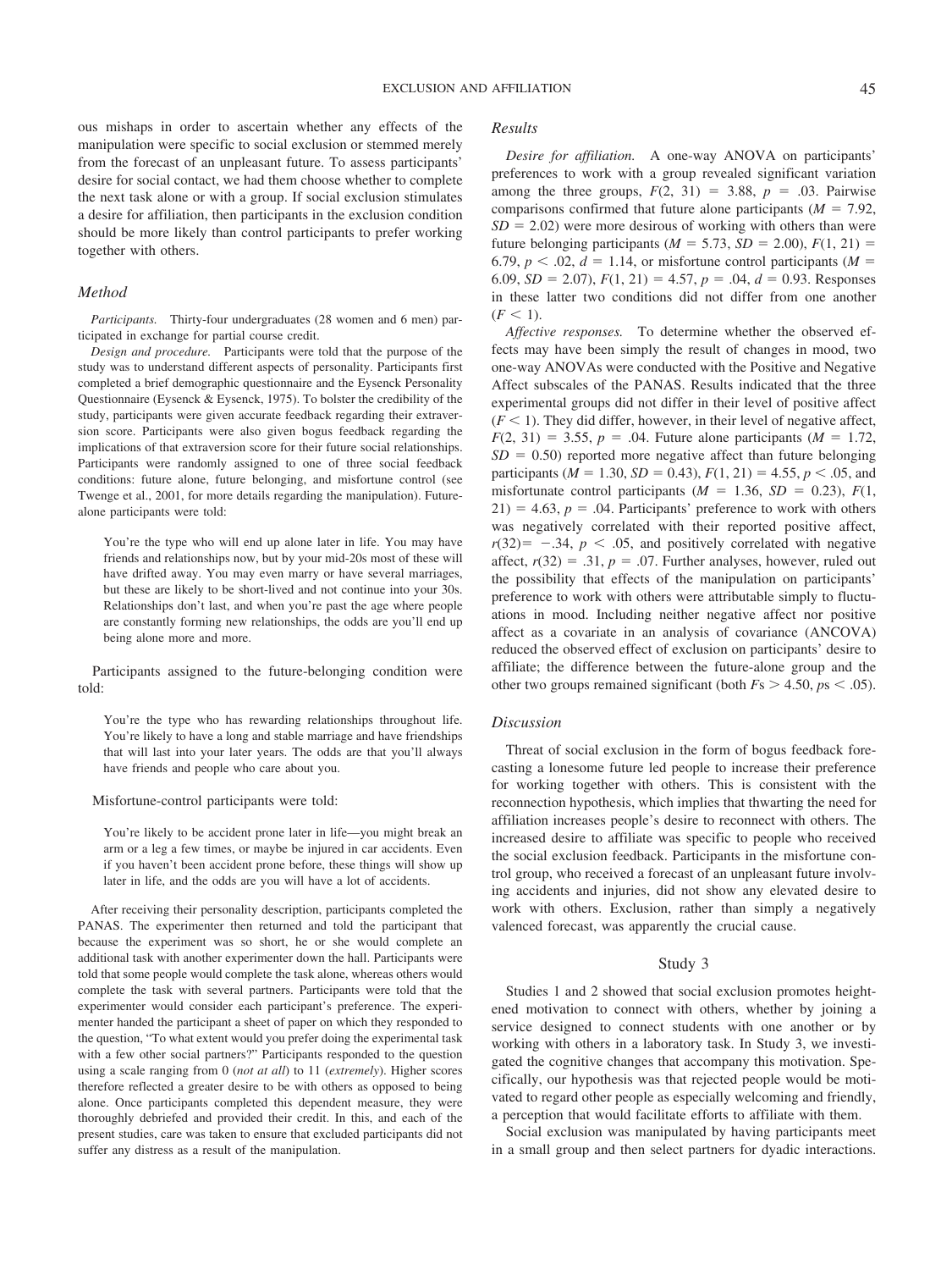Some participants were subsequently told that no one in the group had chosen to work with them. Others were told that everyone wanted to work with them. This manipulation involved an immediate and direct form of social exclusion, thus complementing the past and future exclusion experiences in Studies 1 and 2, respectively.

Following the exclusion manipulation, participants were asked to rate several target persons as to their level of sociability and attractiveness as well as their level of hostility. If social exclusion stimulates a desire to reconnect with others, then excluded individuals may see these new individuals as especially sociable and attractive. This would fit with evidence that people perceive in others attributes that are consistent with their own subjective needs and desires (Maner et al., 2005). However, if exclusion promotes interpersonal contempt or a desire to withdraw from others, then excluded individuals may be hesitant to view others as sociable and instead perceive others in a more hostile or threatening light.

## *Method*

*Participants.* Eighteen undergraduates (10 women and 8 men) participated in exchange for partial course credit.

*Design and procedure.* Participants arrived in same-sex groups of three or four for a study ostensibly investigating group dynamics. Participants were told that in the first activity, members of a large group would interact in order to get to know one another. To facilitate this interaction, participants were given name tags and a set of discussion questions (adapted from the relationship closeness induction task developed by Sedikides, Campbell, Reeder, & Elliot, 1999). After learning each other's names, participants were instructed to work informally through their discussion questions. The experimenter left the room while participants performed this task.

After 15 min, the experimenter returned and led participants to individual rooms. Participants were told "We are interested in forming groups in which the members like and respect each other. Below, please name the two people (out of those you met today) you would most like to work with."<sup>1</sup> These instructions were adapted from Leary et al. (1995) and Nezlek, Kowalski, Leary, Blevins, and Holgate (1997). The experimenter then left the participant in his or her room while groups were ostensibly formed on the basis of participants' preferences. Participants completed a brief demographic questionnaire while the experimenter was ostensibly forming the groups.

The experimenter returned and informed participants of how the groups had been formed. Participants in the accepted condition were told that the groups could not be formed as usual because everyone had selected the participant to be in their group. Participants in the excluded condition were told that the groups could not be formed as usual because nobody had selected the participant to be in their group. Participants in both conditions were then told that instead of the small group activity, they would complete a different task.

Participants next completed the Brief Mood Introspection Scale (Mayer & Gaschke, 1988), a well-validated scale that provides separable measures of arousal level (e.g., "jittery," "active") and mood valence (e.g., "content," "happy"). Participants responded to each item in terms of how they felt at the present moment. Use of this scale complemented our use of the PANAS in Studies 1 and 2, ensuring that results pertaining to participants' affect were not peculiar to any one mood measure. After completing this scale, participants performed a person perception task. Participants rated 4 male and 4 female target individuals, all of whom had been prerated as average in physical attractiveness and neutral in facial expression. Participants rated each face on characteristics related to sociability and hostility. After completing the face-rating task, participants were debriefed, given their credit, and dismissed.

#### *Results*

A measure of perceived sociability was calculated by averaging responses to *nice*, *friendly*, *attractive*, and *desirable to members of the opposite sex* ( $\alpha = .88$ ). A hostility index was calculated by averaging responses to *hostile* and *angry* ( $\alpha = .60$ ).

A 2 (exclusion vs. acceptance)  $\times$  2 (participant sex) ANOVA on participants' sociability ratings revealed only a main effect of the exclusion manipulation,  $F(1, 13) = 6.02$ ,  $p = .03$ ,  $d = 1.13$ . Compared with accepted participants  $(M = 4.09, SD = 0.48)$ , excluded participants consequently viewed the targets as more attractive and sociable  $(M = 4.70, SD = 0.75)$ .

A similar ANOVA on participants' perceptions of hostility indicated no significant effects. Excluded participants  $(M = 4.00,$  $SD = 1.63$ ) did not differ significantly from accepted participants  $(M = 3.59, SD = 0.72)$  in terms of how hostile they perceived targets to be  $(F < 1)$ .

As in the earlier studies, we examined the possibility that effects of social exclusion may have been simply caused by changes in mood. Scores on the Mood Valence and Arousal subscales of the Brief Mood Introspection Scale were submitted to separate oneway ANOVAs. Results indicated that excluded participants did not differ from accepted participants in terms of their reported arousal or mood valence (both  $Fs < 1$ ). Neither mood nor arousal was related to positive social perceptions, valence  $r(16) = -.21$ ,  $p =$ .43; arousal  $r(16) = -.17$ ,  $p = .51$ . Thus, there is no evidence that changes in either mood or arousal can account for the increase in perceived sociability among socially excluded participants.

#### *Discussion*

Studies 1 and 2 showed that exclusion increased interest in meeting and initiating contact with others. Going a step further, we found in Study 3 that exclusion led people to view others as nicer, friendlier, and more desirable. Exclusion did not lead participants to view others as angrier or more hostile (or reduce such perceptions). These findings provide evidence in further support of the reconnection hypothesis. Viewing other people as friendly and inviting is consistent with a motive aimed at restoring social bonds. Rejected persons' desire to reconnect thus may be supported by motivated cognitions that lead them to see others as welcoming.

#### Study 4

Results of the first three studies provide evidence that exclusion inspires a desire to be with other people (and biases person perception accordingly). However, given previous evidence for antisocial responses to exclusion, it seemed implausible to conclude that every rejected person seeks to connect with every available person. Hence, Study 4 began to map out the boundary conditions for the affiliative tendencies of rejected persons. First, we examined whether affiliative responses to exclusion would make an exception for the specific perpetrators of the exclusionary experience. We expected that whereas rejected individuals may

<sup>&</sup>lt;sup>1</sup> In some cases, the group of participants consisted of only three people. In these cases, the experimenter instructed each participant to list the person with whom they wanted to work most on the first line and their second choice on the second line.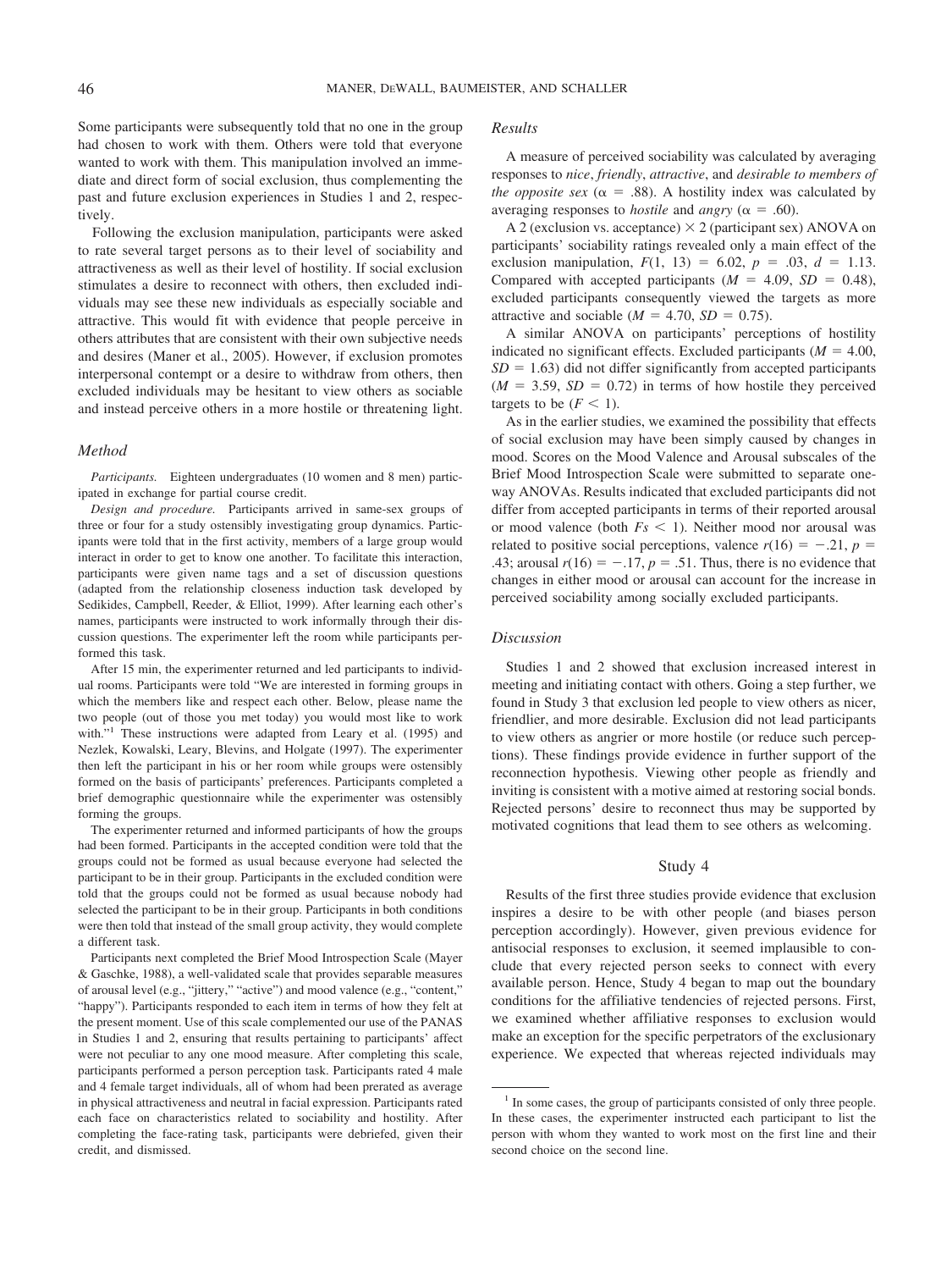seek reconnection with novel partners, and toward that end may come to perceive such potential partners more positively, they may still be inclined to hold negative attitudes toward the specific persons who rejected them. In order to test these hypotheses, participants in this study evaluated two distinct people: (a) the specific person with whom they had recently interacted (and who had, in one condition, rejected them) and (b) a new, previously unknown partner. Thus, responses to exclusion may depend on the identity of the target person, which would provide evidence for one boundary condition.

A second possible boundary condition lay in the personality of the rejected person. Study 4 provided the opportunity to examine potential moderating effects of fear of negative evaluation. Even if most people respond to rejection by taking a positive and optimistic attitude toward new interaction partners, it seemed plausible that those who generally approach social interactions with fear and pessimism would be more inclined to view even novel interaction partners as sources of further threat rather than as sources of renewed affiliation. We therefore included the Fear of Negative Evaluation scale (Leary, 1983), a measure widely used to assess the core component of social anxiety. This well-validated scale measures the extent to which individuals exhibit fearful anticipation of negative evaluative experiences in the context of social interaction. Previous evidence (e.g., Heimberg et al., 1995) suggests that people scoring high on fear of negative evaluation may be more likely than others to generalize from a single instance of rejection to other potential partners, leading them to view even novel partners as sources of social threat rather than as sources of new affiliation.

An additional methodological modification to Study 4 was the use of a different social exclusion manipulation (based on Bushman, Bonacci, Van Dijk, & Baumeister, 2003; Vorauer, Cameron, Holmes, & Pearce, 2003). All participants interacted with another person (a confederate) who, after their initial meeting, declined the opportunity for further interaction. We manipulated whether this was allegedly because of external causes (the confederate had to leave because of another obligation) or was because of a negative reaction to the participant. Thus, although the participant's interaction with the confederate was cut short in both conditions, only the latter condition was likely to create the psychological experience of deliberate social exclusion.

The deliberate exclusion thus implied a specific negative evaluation of the individual. Would participants respond by looking on a new interaction partner as a promising opportunity for a new start? The reconnection hypothesis, as well as findings from Studies 1–3, suggests that deliberately excluded individuals may indeed adopt a more positive view of a new, previously unknown interaction partner. It was also anticipated that this effect would be observed primarily in participants low in fear of negative evaluation, who tend not to worry about being negatively evaluated, and who, in turn, may well be optimistic with a new partner. People with high fear of negative evaluation, in contrast, were expected to become more wary of the new partner after having been rejected by a previous one.

#### *Method*

*Participants.* Thirty-four undergraduates (22 women and 12 men) participated in exchange for partial course credit. Two additional participants were excluded from analyses: 1 because of equipment malfunction and 1 because of expressed suspicion about the true purpose of the study.

*Design and procedure.* Upon arrival, participants were told that they would be interacting with a partner, first by sending videotaped messages and then face to face, thereby allowing the researchers to understand how restrictions on initial meeting situations influence communication. Participants then completed the 12-item Fear of Negative Evaluation scale (Leary, 1983; e.g., "I am afraid that people will find fault with me," "I am usually worried about the kind of impression I make") while waiting for the partner's video.

After several minutes, the experimenter returned to the participant's room with a videocassette, ostensibly made by the participant's partner, and instructed participants to view it. The video message was approximately 3 min in length and depicted a friendly same-sex confederate discussing his or her personal and career goals. The experimenter left the room while the participant viewed the videotaped message.

Next, the experimenter returned and told the participant that he or she would record a reply to the partner. After making a short warm-up recording, the experimenter recorded the participant's responses to the same set of questions that was asked of his or her partner (e.g., "What personal qualities are important to how you see yourself?"). When the participant finished, the experimenter ostensibly took the participant's video for his or her partner to watch. The experimenter explained that it would take a few minutes for the participant's partner to watch the video; while they waited, participants completed a demographic questionnaire.

After 5 min, the experimenter returned and delivered the exclusion manipulation. Participants assigned to the irrelevant-departure condition were told that after watching the video, their partner had to leave suddenly because he or she had forgotten to do something. Participants assigned to the personal rejection condition were told that after watching the video, their partner left suddenly because he or she did not want to meet the participant. Participants in both conditions were told that they would therefore be performing the next task alone.

Participants then completed the Brief Mood Introspection Scale (Mayer & Gaschke, 1988; as in Study 3), providing measures of mood and arousal. The experimenter then told participants that although their partner had left, another (same-sex) participant had just arrived and wished to make up credit for a previous experiment. Participants were told that they would be partnered with this new person. The experimenter left the room, ostensibly to get the new partner ready for the interaction. While they waited, participants completed measures assessing perceptions of their original partner.

After 5 min, the experimenter returned with a digital camera and collected the participant's partner rating sheet. The experimenter then told the participant that he or she would view a photo of the new partner and that the participant should try to form an impression of this person. The experimenter downloaded the photo onto a computer and showed it to the participant. Participants then completed measures assessing perceptions of the new partner, using a partner rating form that was identical to the one completed for the original partner. The experimenter left the room while the participant completed these measures. Once the participant had completed the partner ratings, the experimenter returned and debriefed the participant.

#### *Results*

A measure of perceived sociability was calculated by averaging responses to the items "nice" and "friendly" ( $\alpha$  = .85). (We omitted the items used in Study 3 to assess desirability as a romantic partner, reasoning that many participants might think it strange to rate these characteristics when the partner was of their own gender.) A measure of perceived hostility was calculated by averaging responses to the items "hostile" and "angry" ( $\alpha = .76$ ).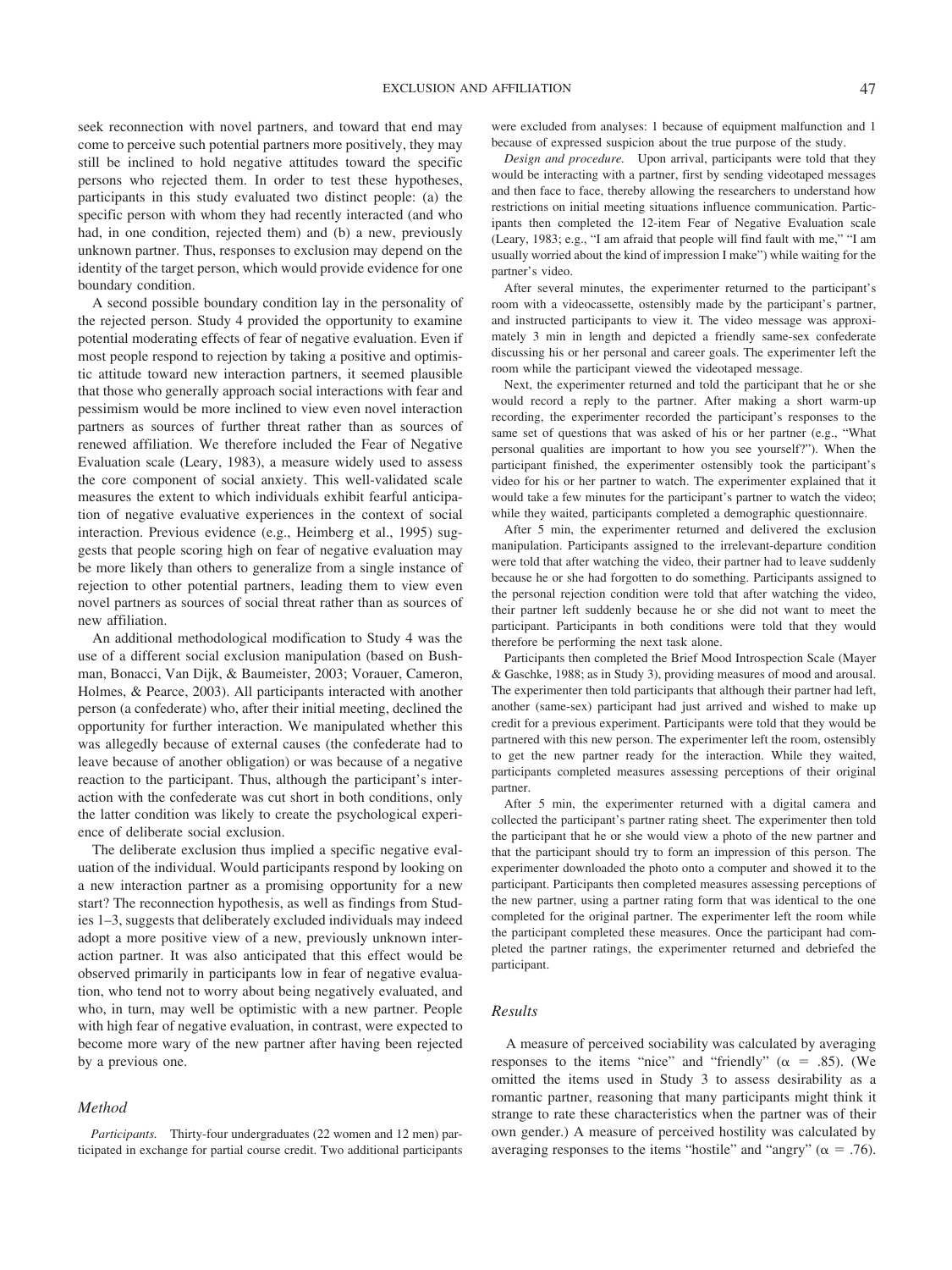*Perceived sociability.* A 2 (original vs. new partner)  $\times$  2 (personal rejection vs. irrelevant departure) mixed design ANOVA was conducted on participants' sociability ratings, with fear of negative evaluation ( $\alpha = .94$ ) included as a continuous independent variable. Results indicated a main effect of target,  $F(1, 30) =$ 18.88,  $p < .001$ ; a two-way interaction between target and exclusion condition,  $F(1, 30) = 12.43$ ,  $p = .001$ ; and a three-way interaction between target, exclusion condition, and fear of negative evaluation that approached significance,  $F(1, 30) = 2.43$ ,  $p < .07$ .

We therefore conducted follow-up hierarchical regression analyses in which we focused first on ratings of the new partner. New partner sociability ratings were regressed on exclusion condition and fear of negative evaluation in the first step, and their centered interaction in the second step. Results indicated a main effect of rejection that approached significance ( $\beta$  = .30), *t*(30) = 1.74, *p* = .09, which was qualified by a significant interaction between rejection condition and fear of negative evaluation ( $\beta = -.33$ ),  $t(30) = -2.02$ ,  $p = .05$  (see Figure 1). To interpret this interaction, we tested the simple effect of the rejection manipulation at relatively high and low levels of fear of negative evaluation (one standard deviation above and below the mean; Aiken & West, 1991). Among participants low in fear of negative evaluation, rejection increased perceptions of the new interaction partner as positive and sociable ( $\beta = .64$ ),  $t(30) = -2.72$ ,  $p = .01$  (partial  $r = .44$ ). In contrast, rejection elicited no such effect among participants high in fear of negative evaluation ( $\beta = -.04$ ),  $t(30) = -0.16$ ,  $p = .88$ . Thus, the effect of social exclusion on heightened perceptions of sociability was moderated by fear of negative evaluation. Notably, fear of negative evaluation did not moderate the effect of rejection on perceptions of how sociable participants' original partner was  $(\beta = .03)$ ,  $t(30) = 0.18$ ,  $p = .86$ . For perceptions of the original partner, we observed only a main effect of exclusion that approached significance, such that rejected participants, compared with control (irrelevant-departure) participants, viewed their original partner as somewhat less sociable ( $\beta$  =  $-0.30$ ,  $t(30) = -1.80$ ,  $p = 0.08$ .

*Perceived hostility.* A similar analytic strategy was used to evaluate effects on perceptions of hostility. Results indicated a



*Figure 1.* Study 4: Fear of negative evaluation (FNE) moderated the effect of social exclusion such that participants low in FNE, but not those high in FNE, viewed a new partner as more sociable following exclusion.  $* p < .05.$ 

significant interaction between target and exclusion condition, *F*(1,  $30) = 4.73$ ,  $p = .01$ . No significant effects associated with fear of negative evaluation were observed. Follow-up tests indicated that, compared with control (irrelevant-departure) participants  $(M =$ 1.53,  $SD = 0.84$ ), participants in the personal rejection condition viewed their original partner (the one who had rejected them) as more negative and hostile ( $M = 2.76$ ,  $SD = 1.28$ ),  $F(1, 32) =$ 11.13,  $p < .002$ ,  $d = 1.18$ . This increase in perceived hostility was specific to perceptions of the original interaction partner: Personally rejected participants did not rate their new partner as more hostile  $(F < 1)$ . Differences in negative perceptions of the original versus the new partner were limited to participants who had been rejected. Whereas these participants viewed their original partner as more negative and hostile than their new partner,  $F(1, 16) =$ 7.54,  $p = .01$ , participants in the control (irrelevant-departure) condition did not  $(F < 1)$ .

*Affective responses.* We conducted a series of additional analyses to assess whether these effects were the result of mood or level of arousal. Results indicated that they were not. Including mood valence and arousal as predictors of positive perceptions of the new partner did not reduce the effect of the rejection manipulation; their inclusion actually increased the apparent size of the effect,  $F(1, 30) = 4.74$ ,  $p < .04$ . Positive perceptions of the new partner were not significantly correlated with mood valence,  $r(32) = .19, p = .30$ , or arousal,  $r(32) = -.05, p = .76$ . Nor did controlling for these measures reduce the effect of rejection on negative perceptions of the original partner (the rejecter); the effect remained significant,  $F(1, 30) = 9.61$ ,  $p < .004$ .

## *Discussion*

Results of Study 4 provide evidence that rejection can lead to both positive and negative social perceptions. In doing so, this study established two important boundary conditions for affiliative responses to rejection— one involving the target of potential affiliation and one involving the stable traits and attitudes of the rejected person.

Consistent with the reconnection hypothesis (and with the results of the first three studies), rejection led participants to view a novel interaction partner as especially nice and friendly. Such positive social perceptions suggest an optimism about prospects for forming new social bonds. In contrast, rejected participants were inclined to view their original partner—the perpetrator of rejection—in a particularly negative and hostile light. This increase in perceptions of hostility, however, was specific to the actual source of rejection and did not extend to a new source of potential affiliation.

Effects of social exclusion on person perception were also moderated by individual differences in fear of negative evaluation. The tendency for rejected participants to perceive a novel interaction partner as nice and friendly was pronounced only among individuals low in fear of negative evaluation (who tend to hold a generally optimistic set of social expectations). In contrast, rejected individuals who were high in fear of negative evaluation (who generally expect less pleasant social interactions) did not see even a novel social partner in a socially optimistic light. This is consistent with the hypothesis that individuals who fear the sting of negative social evaluation may be less inclined than others to view even new social partners as sources of positive affiliation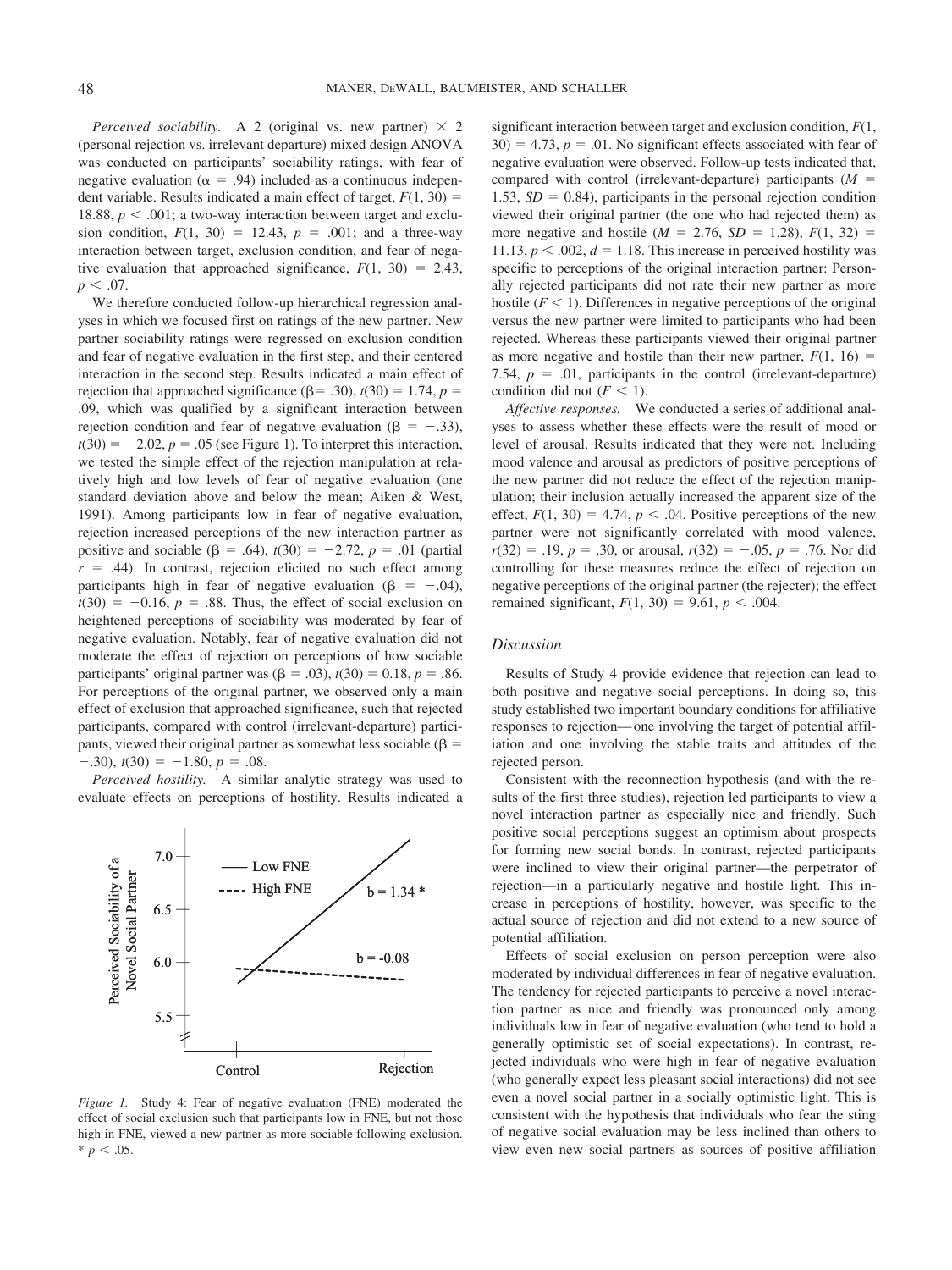after rejection. The moderating effect of fear of negative evaluation thus further delineates the conditions under which social exclusion compels reconnection.

#### Study 5

Studies 1–4 showed that many individuals respond to exclusion by viewing potential sources of renewed affiliation in a positive social light and by seeking interaction with them. But perhaps talk (in the form of ratings and even rated desire to interact) is cheap. Might they also treat new interaction partners in a generous manner?

In Study 5, participants played the role of manager in a workplace simulation exercise. Participants evaluated the creativity of either a rejecter's or a novel interaction partner's work and, on the basis of that evaluation, assigned that person a monetary reward. That is, by giving a favorable evaluation, participants could in effect allocate a relatively large amount of money to their partner. Conversely, they could act in a less favorable manner by giving a negative evaluation and withholding money.

If socially excluded people adopt an affiliative stance in an attempt to form new social bonds, then they should be particularly inclined to give their new interaction partner a positive evaluation with a sizable cash reward. In contrast, if excluded people adopt a contemptuous attitude toward others, then they would be reluctant to bestow favorable evaluations and cash rewards on a new partner. This may occur especially if selfish motives opposed giving a large reward; we included a (weak) selfish incentive to keep the reward low: Participants were told that whatever money they did not give to the other participant would be entered into a fund and later assigned by a random drawing to one of the participants in the manager condition. The participant would therefore be eligible to receive that money (although the odds may objectively be rather small).

As in Study 4, we also examined potential boundary conditions that might reduce the likelihood of socially favorable responses to rejection. First, instead of evaluating the work of the new interaction partner, some participants evaluated the work of the original (rejecting) partner. Consistent with the results of Study 4, we anticipated that social exclusion would lead people to withhold rewards from their original partner. Second, we again assessed the moderating effect of fear of negative evaluation. Consistent with the findings of Study 4, we expected that high levels of fear of negative evaluation would prevent personally rejected participants from becoming more favorably disposed toward even a new partner.

#### *Method*

*Participants.* Forty-nine undergraduates (38 women and 11 men) participated in exchange for partial course credit. One other participant was excluded from analysis because she had participated in a different experiment that used the same exclusion manipulation.

*Design and procedure.* The initial portion of the procedure was similar to that used in Study 4. Participants began by ostensibly communicating through video with a (same-sex) partner; they were told that they would be interacting face-to-face with their partner at the end of the experiment. After completing the Fear of Negative Evaluation scale and trading video messages, information constituting the rejection manipulation was delivered to the participant. Depending on the condition to which participants were assigned (irrelevant departure or personal rejection), participants were told either that (a) their partner would need to leave the experiment a bit early and would therefore not interact with the participant at the end of experiment or (b) their partner was unwilling to meet the participant face-to-face after viewing his or her video. After receiving this feedback, participants completed the Brief Mood Introspection Scale.

Following the rejection manipulation, participants were told that the next task would involve one participant playing the role of manager and his or her partner playing the role of worker. Participants assigned to the originalpartner condition were told that they would complete this task with the partner with whom they had just been sending video messages. Participants assigned to the new-partner condition were instead told that they would complete the task with another (same-sex) participant who was making up credit for a previous experiment. For participants in the new-partner condition, the experimenter had a digital camera and downloaded a photo of the new partner onto a computer and showed it to the participant.

The experimenter told participants that their assignment to each role would be determined randomly. Participants selected a slip of paper on which their role (e.g., manager or worker) was printed. This drawing was rigged so that all participants were assigned the role of manager. After receiving their assignment, participants were told that they would judge the performance of their partner on a creativity task and assign rewards on the basis of that performance.

After 4 min, the experimenter returned with a drawing ostensibly completed by the partner.<sup>2</sup> Participants were given the drawing, a creativity rating sheet, and two plastic cups with a total of \$5 in quarters. Participants were instructed to rate the drawing from 0 (*not at all creative*) to 20 (*very creative*) and to deposit one quarter in the cup labeled *creativity rating* for every creativity point the worker had earned. Participants were also instructed to place into the cup labeled *manager raffle* any money they did not deposit in the employee's cup. The experimenter explained that the worker would receive the money placed in the "creativity rating" cup, whereas money placed in the "manager raffle" cup would be placed into a common pool of money; all participants assigned to the manager role during the semester would have a chance to win that money. Thus, any rewards the participant gave his or her partner would directly detract from rewards he or she might win. When participants had completed this task, the experimenter returned and debriefed the participant.

## *Results*

Hierarchical regression was used to assess effects of the rejection manipulation (rejection vs. control), the partner manipulation (original vs. new partner), and fear of negative evaluation ( $\alpha$  = .94; these main effects were entered in the first step), each of the centered two-way interactions (entered in the second step) and the centered three-way interaction (entered in the third step). In addition to a two-way interaction between the two experimental manipulations ( $\beta = .44$ ),  $t(42) = 3.35$ ,  $p = .002$ , a significant three-way interaction was observed ( $\beta = -.27$ ),  $t(41) = -2.05$ ,  $p < .05$ . To interpret this interaction, regression was used first to predict money assigned to the new partner from rejection condition, fear of negative evaluation, and their interaction. Consistent with the findings of Study 4, the effect of rejection on participants' reward assignment depended on level of fear of negative evaluation  $(\beta = -.49)$ ,  $t(23) = -2.53$ ,  $p = .02$  (see Figure 2). Among participants low in fear of negative evaluation (one standard deviation below the mean), personal rejection (compared with irrelevant departure) led people to allocate more money to a new

<sup>2</sup> The drawing was pre-rated as near the midpoint on four dimensions: creativity, uniqueness, coherence, and liking.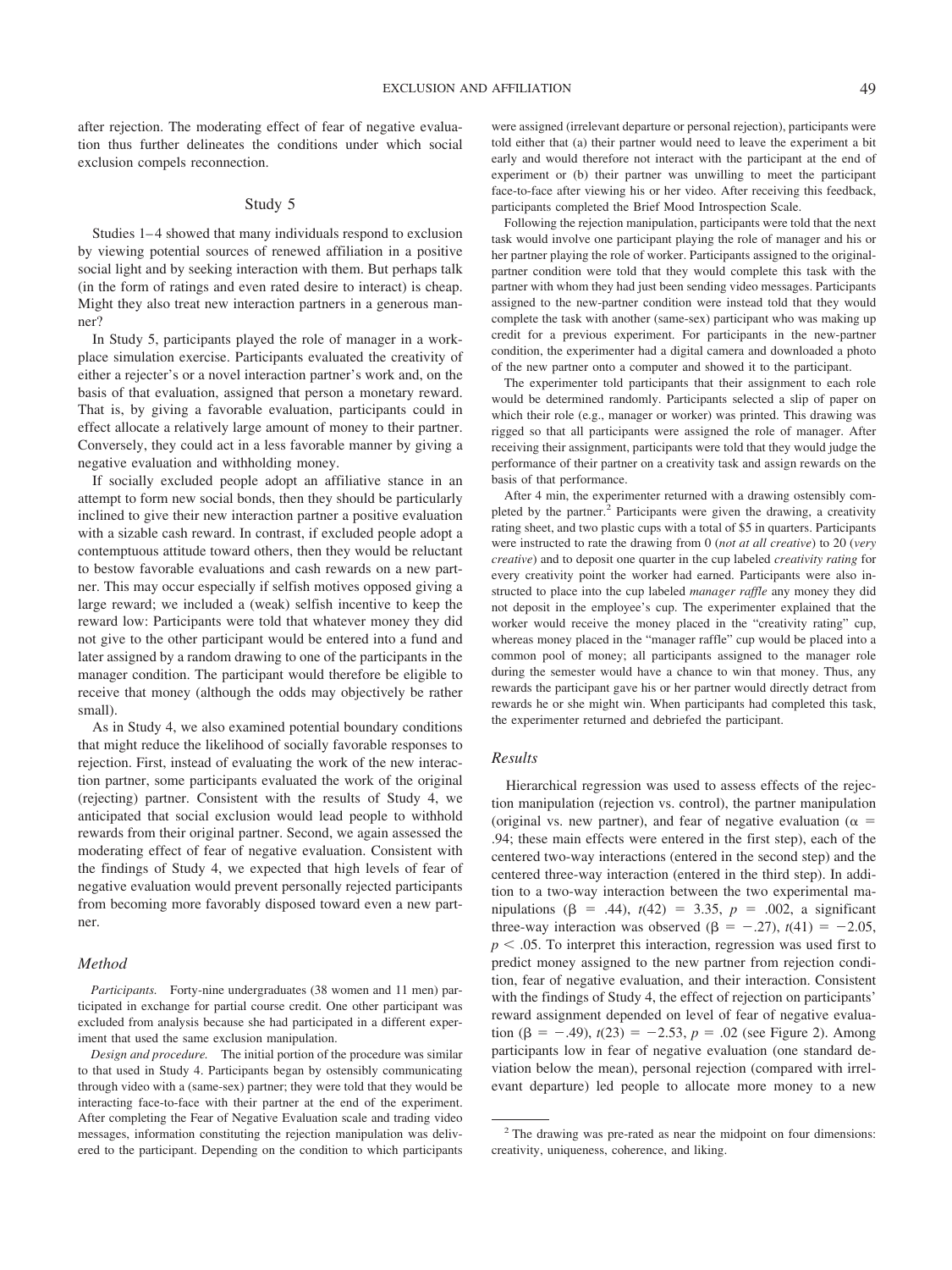

*Figure 2.* Study 5: Fear of negative evaluation (FNE) moderated the effect of social exclusion on positive behavior toward a new partner. Whereas participants low in FNE assigned greater rewards following exclusion, participants high in FNE did not.  $* p < .05$ .

partner ( $\beta = .69$ ),  $t(23) = 2.37$ ,  $p = .03$  (partial  $r = .44$ ). In contrast, rejection did not lead participants high in fear of negative evaluation (one standard deviation above the mean) to allocate more money to the new partner. In fact, the direction of the effect was reversed, although not significantly so  $(\beta = -.29)$ ,  $t(23) =$  $-1.18, p = .25.$ 

Similar analyses focused on participants in the original (rejecting)-partner condition. Among these participants, only a main effect of rejection was found  $(\beta = -.65)$ ,  $t(19) = -3.71$ ,  $p < .001$  (partial  $r = .65$ ), such that participants who had been rejected assigned fewer rewards  $(M = $1.43, SD = $1.18)$  than did participants in the irrelevant-departure condition  $(M = $2.84,$  $SD = $0.41$ .

We conducted additional analyses to test whether these effects may have been the result of changes in participants' emotional state. As with the previous studies, no evidence emerged to indicate any such mediating process. The rejection manipulation elicited no apparent changes in mood or arousal (both  $p_s > .20$ ). Neither mood valence,  $r(47) = .01$ ,  $p = .93$ , nor arousal,  $r(47) =$  $-.20, p = .17$ , was related to the amount of reward participants assigned to their partner. Moreover, including measures of mood and arousal as covariates in ANCOVA did not reduce the size of any of the observed effects.

#### *Discussion*

Study 5 augmented the results of the first four studies by using a behavioral measure to assess the manner in which rejected individuals treat others. Instead of just rating the other person's presumptive friendliness and expressing a desire to interact with someone, participants provided a formal evaluation that carried a bona fide cash reward. We observed evidence of both socially favorable and unfavorable reactions to rejection. Consistent with the reconnection hypothesis, some rejected participants evaluated their new partner more favorably and, in the same vein, increased that person's reward. As in Study 4, evidence for such socially favorable responding was found mainly among participants low in fear of negative evaluation. Among individuals high in fear of negative evaluation, social exclusion failed to promote such a beneficent approach to a new interaction partner.

As in Study 4, rejected participants exhibited unfavorable responses to the person who had rejected them. In Study 4, they viewed this person as negative and hostile. In Study 5, they evaluated this person's work in a negative manner and, by means of that evaluation, knowingly reduced that person's cash reward. Indeed, personally rejected people assigned only about half as much money to their rejecter as compared with an alternative interaction partner (and half as much as participants in the control condition assigned to either interaction partner). This is consistent with the hypothesis that social rejection would lead individuals to treat the specific perpetrators of rejection with contempt and a (relatively passive) form of antisocial behavior. These antisocial actions, however, were directed only toward the specific source of rejection and did not extend to a new interaction partner.

#### Study 6

The previous studies provide consistent evidence in support of the social reconnection hypothesis, as well as some of its hypothesized boundary conditions. Although rejected people seem to exhibit negative attitudes toward the person who rejected them, they also seem to exhibit positive and interpersonally optimistic perceptions and behavior, particularly toward new interaction partners who can be realistically viewed as sources of renewed affiliation. This latter finding is consistent with the hypothesis that rejection evokes a desire to reconnect with others.

Study 6 was designed to provide further confirmation that socially favorable responses to rejection are based on a desire to reconnect with others. After all, the positive responses in the preceding study were not indubitably motivated by a desire for social connection. (One may, for example, interpret the results of Study 5 as indicating self-deprecation among socially excluded participants, resulting in the tendency to assign rewards to others at the expense of oneself.) Therefore, in Study 6 we introduced a manipulation that allowed for a more rigorous test of the reconnection hypothesis. If rejected individuals' responses are motivated by a desire to actually enhance future social interactions, then they should be observed primarily when a future interaction is anticipated but not when there is no expectation of future interaction.

The crucial independent variable in Study 6, therefore, was the expectation of future interaction. The first part of the procedure replicated Study 5, manipulating whether a confederate departed the study either as a personal rejection of the participant or for irrelevant reasons. Then the participant was assigned to act as manager and evaluate a new partner's work, allocating that person rewards on the basis of the evaluation. Whereas some participants expected to meet the new partner and interact with him or her, others did not. If positive treatment of a new partner is motivated by a desire to prepare for a pleasant interaction and possibly a potential friendship, then it should occur only when one expects to meet that person. If there is no expectation of future contact, then behaving in a socially favorable fashion would not serve the same purpose.

Another refinement of Study 6 was to increase the apparent conflict of interest. Participants in Study 5 did not really have to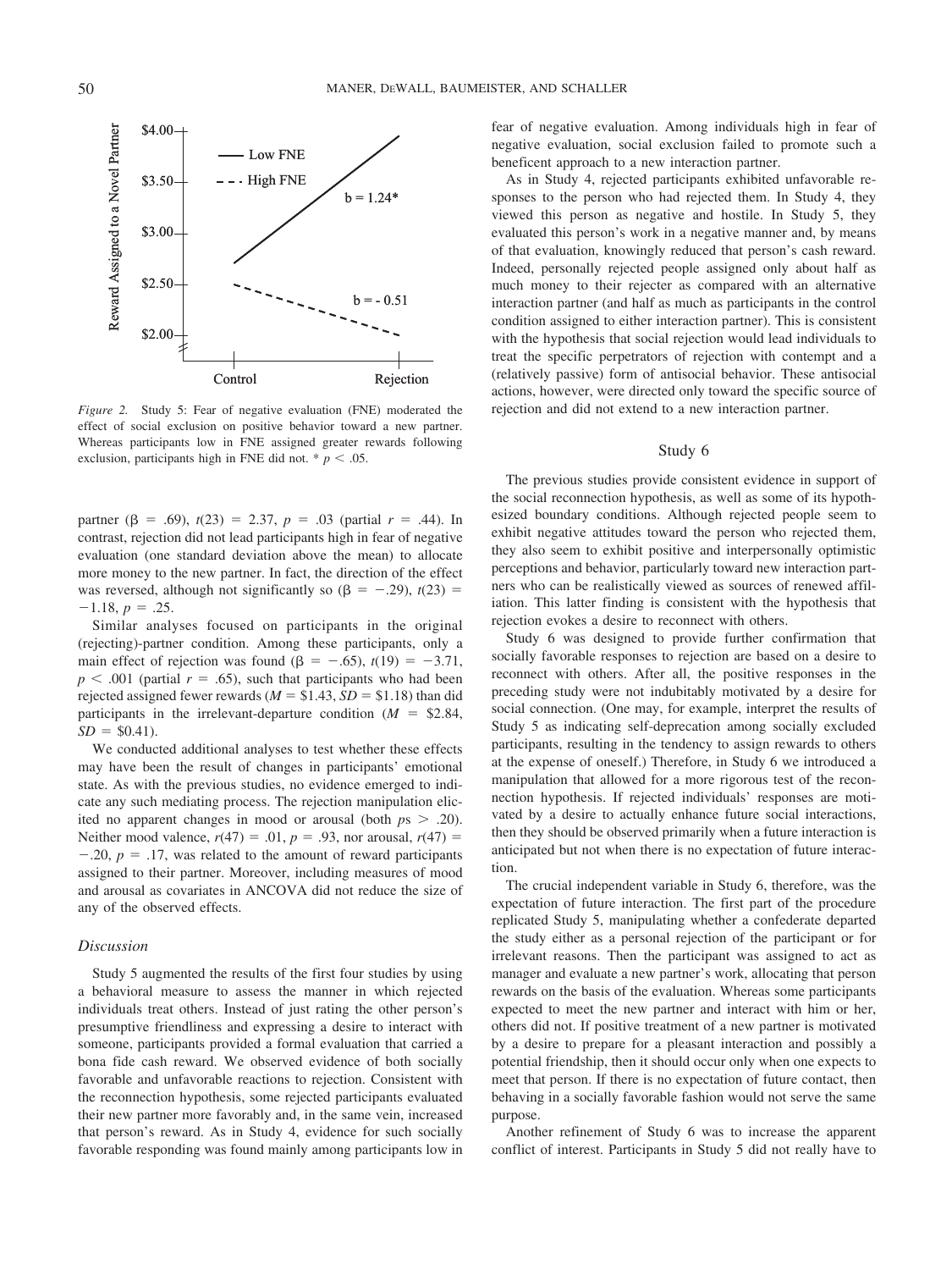give up much to pay their interaction partner more. In Study 6, we told participants that there was a fixed amount of money to be divided between workers and managers. The more they gave to the worker, the less there would be left for themselves. This conflict was slightly blunted by saying that the leftover money for each session would be pooled and then divided equally among all the managers. Still, participants did face a direct trade-off between

#### *Method*

*Participants.* Fifty-three undergraduates (37 women and 16 men) participated in exchange for partial course credit. Two additional participants were excluded from analysis: 1 because of expressed suspicion regarding the rejection feedback and 1 because of equipment malfunction.

keeping money for themselves and giving it to their partner.

*Design and procedure.* Participants arrived at the laboratory for a study investigating the processes involved in meeting other people. As in Studies 4 and 5, participants were told that they would be sending video messages back and forth to a same-sex partner and that their partner would send the first video message. The rest of this initial procedure was identical to that used in Study 5. For participants assigned to the irrelevant-departure condition, the experimenter explained that their original partner had forgotten to do something and would need to leave the experiment early. Participants assigned to the personal rejection condition were told that after watching their video response, their partner did not want to meet them.

Participants then completed the Brief Mood Introspection Scale and PANAS (we used both scales in this study to provide an even stronger assessment of the potential role of affect). The experimenter returned and told participants that the next part of the experiment would involve one participant playing the role of the manager and another participant playing the role of the worker. All participants were led to believe that they would complete this task with another (same-sex) participant who was making up a credit for a previous experiment. For participants assigned to the meeting condition, the experimenter explained that they would complete this task before meeting and interacting face-to-face with their new partner. Participants in the no-meeting condition, however, were told that they would not actually meet their new partner. In both conditions, the experimenter had a digital camera and downloaded a photo of the partner onto a computer and showed it to the participant.

As in Study 5, a rigged drawing was used to assign participants to the manager role. The rest of the protocol for the resource allocation task was the same as in Study 5, with one exception. Participants were instructed to rate the drawing from 0 (*not at all creative*) to 20 (*very creative*) and to deposit one quarter in the cup labeled *creativity rating* for every point the partner earned and the rest of the money into a cup labeled *manager money* (instead of the *manager raffle* cup used in Study 5). The experimenter explained that money put in the "manager money" cup would be divided equally among participants who played the manager role in the study. Thus, any amount of money the participant gave to his or her partner would directly take away from money he or she would earn. When participants had completed the creativity rating task, the experimenter returned and debriefed the participant.

## *Results*

Hierarchical regression was used to predict reward assignments from rejection condition (rejection vs. control), partner condition (meeting vs. no meeting), and fear of negative evaluation ( $\alpha = .94$ ; each entered at the first step), the centered two-way interactions (second step) and the centered three-way interaction (third step). Results indicated a two-way interaction between rejection condition and partner condition ( $\beta = -.40$ ),  $t(46) = -2.91$ ,  $p = .006$ (see Figure 3), and a nonsignificant trend toward a three-way



*Figure 3.* Study 6: Effects of exclusion on behavior toward a new partner depended on whether participants anticipated meeting their partner. Compared with controls, excluded participants assigned greater rewards when a social interaction was expected but fewer rewards when no interaction was expected.

interaction between these manipulations and fear of negative evaluation ( $\beta = .23$ ),  $t(45) = 1.60$ ,  $p = .12$ .

To interpret the two-way interaction between rejection condition and partner condition, we evaluated the simple effect of rejection separately within the meeting and no-meeting conditions. These tests showed that, compared with control participants, rejected participants assigned (marginally) greater rewards to a new interaction partner only when there was an anticipated interaction ( $\beta$  = .40),  $t(19) = 1.89$ ,  $p < .08$ . When no meeting was anticipated, excluded participants actually assigned fewer rewards to their partner than did control participants  $(\beta = -.40), t(30) = -2.39,$  $p = 0.02$ . An alternative way of looking at this pattern of results would emphasize that personally rejected participants assigned significantly more money to a new social partner when they anticipated meeting the new partner than when they did not expect to meet the new partner  $(\beta = .46)$ ,  $t(26) = 2.64$ ,  $p = .01$ . No such difference was observed in rewards assigned by participants in the control (irrelevant-departure) condition  $(\beta = -0.31)$ ,  $t(23) =$  $-1.55, p = .14.$ **S2.80**<br> **S2.80**<br> **S2.80**<br> **S2.60**<br> **S2.40**<br> **S2.40**<br> **S2.40**<br> **S2.90**<br> **S2.90**<br> **C**<br> **C**<br> **S2.00**<br> **C**<br> **C**<br> **C**<br> **Figure 3.** Study 6: Effected on whether pared with controls, exclused interaction was expected.<br>
interac

Although the omnibus three-way interaction only trended toward significance, results of Studies 4 and 5 demonstrated that fear of negative evaluation moderated effects of rejection in the case of an impending social interaction. We therefore examined potential interactive effects of rejection and fear of negative evaluation on reward assignments in the meeting condition. Results indicated that, indeed, fear of negative evaluation did moderate responses to rejection. Among participants low in fear of negative evaluation (one standard deviation below the mean), rejection (vs. irrelevant departure) elicited a substantial increase in generosity toward the new partner ( $\beta = .74$ ),  $t(17) = 2.48$ ,  $p = .02$  (partial  $r = .52$ ). In contrast, no increase was observed among participants high in fear of negative evaluation ( $\beta = -.02$ ),  $t(17) = -0.06$ ,  $p = .95$ . It should be noted that no such moderating effect was observed in the no-meeting condition.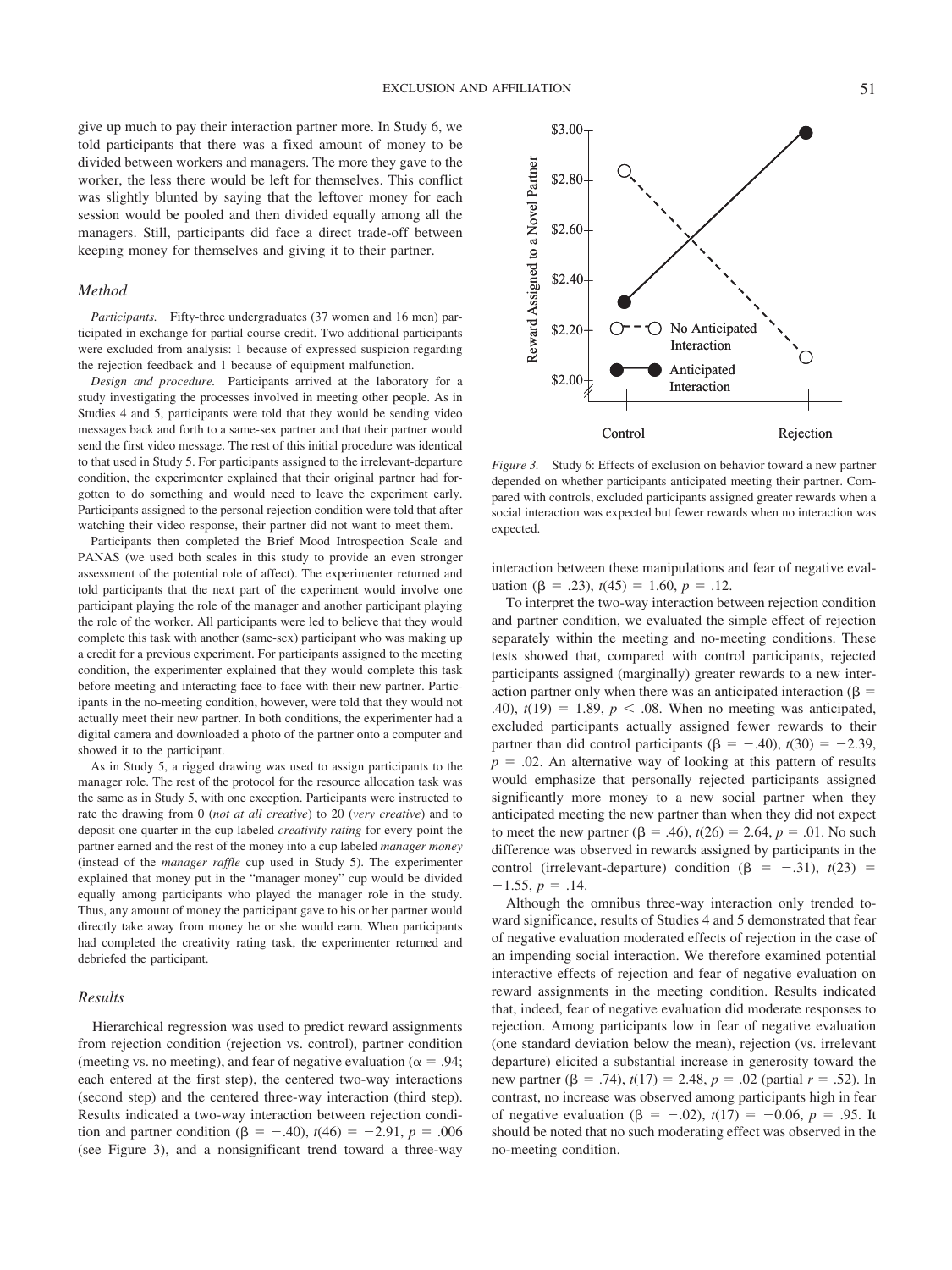Additional analyses (using the Brief Mood Introspection Scale and PANAS) assessed whether the observed effects may have been mediated by affect. Once again, no evidence emerged to indicate any such mediating process. No effects of the rejection manipulation were observed on any of the mood measures, and none of these measures were significantly associated with participants' reward assignments (all  $rs < .09$ ;  $ps > .50$ ). Furthermore, the observed pattern of results remained when controlling for these measures.

#### *Discussion*

Study 6 revealed that anticipation of future interaction is a crucial contributor to the generosity of rejected people toward new partners. Rejection increased the tendency to bestow rewards on a new partner, but only when there was an expectation for future interaction. When there was no anticipation of future interaction, rejection failed to increase people's level of socially favorable responding. In fact, when rejected participants knew they would not meet their new partner, they actually responded with less generosity, withholding rewards from their partner and keeping more for the manager fund (i.e., to be divided among themselves and their fellow managers). In addition to identifying another important boundary condition on affiliative responses to exclusion, these findings imply that the pattern of socially favorable responding by rejected participants is driven by a desire for positive social connection. These findings also help reconcile the present results with previous evidence for antisocial responses to rejection. Rejection made participants more friendly and generous toward some people but less friendly and less generous toward others, depending on the prospect of further interaction (and, as in Studies 4 and 5, on their own trait level of fear of negative social evaluation).

#### General Discussion

Across these six studies, convergent findings suggest that the experience of social exclusion elicited a desire to renew affiliative bonds with other people. Recalling or experiencing some form of social exclusion caused people to express more interest in meeting others (see Study 1), to prefer to work with others rather than alone (see Study 2), to shift toward a more optimistic impression of other people as nice and friendly (see Studies 3 and 4), and to allocate more positive evaluations and cash rewards to new partners (see Studies 5 and 6). These studies provide the first direct evidence that exclusion can lead people to turn hopefully toward others as sources of renewed social connection. Taken together, these findings provide important confirmation that the so-called need to belong operates like many other motivations, at least in the sense that when it is thwarted, people look for new ways to satisfy it.

The finding that rejected people sought out and favored people who represent potential relationship partners is perhaps not intuitively surprising, although it does represent a meaningful break with the accumulated evidence of aggression, withdrawal, and selfishness among rejected persons (e.g., Twenge et al., 2001). Perhaps more surprising is the apparent resurgence of social optimism among at least some rejected persons. Our results confirmed not only a desire to reconnect but also a tendency to view other people as friendly and nice. Had we found that rejected persons became cynical and were accordingly reluctant to rate strangers as likely to be friendly or nice, many readers may have shrugged the finding off as intuitively obvious. But we found and replicated the opposite pattern, at least among the majority of participants. There is seemingly no rational reason that an experience of rejection would cause people to change toward seeing people in general, or new interaction partners in particular, as socially welcoming. The observed pattern thus suggests the presence of motivated cognition (or wishful thinking).

How can the present findings be reconciled with other evidence of antisocial tendencies among excluded persons? It may be most accurate to characterize the recently excluded person as vulnerable but needy, and those two feelings may push in opposite directions. Excluded persons apparently want to protect themselves against being exploited or rejected any more, but they also desire new relationship partners. In general, the present measures involved minimal risks or costs to the self, and it is clear that most excluded participants felt comfortable making positive gestures toward others under those circumstances. But those responses may still be compatible with a generally guarded attitude toward others. Indeed, when risks to the self are greater, excluded persons seem concerned with protecting themselves and avoiding further costs. For example, Twenge and colleagues found that excluded participants donated less money to a student emergency fund and favored an antagonistic, self-protecting strategy on the Prisoner's Dilemma game, behaviors that both involve clear costs to the self, as in giving up one's own money (Twenge, Baumeister, DeWall, Ciarocco, & Bartels, 2006). Moreover, the selfishness of excluded participants in those studies was directed toward others who were perhaps unlikely candidates for real social connection, either because the participants never expected to meet the other person face-to-face or because the recipient was an indistinct entity, such as a charity, rather than a real person.

The generous actions performed by participants in the present research, in contrast, may not have been viewed as entailing a large personal sacrifice (e.g., in Study 6, the extra amount given to one's partner—less than 80 cents on average—would have cost one only about 8 cents when divided among 10 managers). Moreover, excluded participants' generosity was directed selectively toward others who seemed to be a good bet for forming a new social connection (e.g., when a face-to-face interaction was anticipated). Taken together, the accumulated sets of research findings seem to depict the excluded person as willing, and even eager, to explore the possibility of new friendships — but inclined to do so in a judicious manner. Excluded individuals seem unwilling to make sacrifices and do good deeds for people in general, and instead they explore specific and promising possibilities for new social connections.

Indeed, although the resurgent desire for social connection among excluded persons is the main finding of this work, we have also identified several important boundary conditions that help connect this research with other studies revealing less positive social responses. First, the people who did the rejecting were not treated with the optimism or generosity that was directed toward others, and in fact participants were fairly negative toward them in both perceptions and actions. Second, excluded participants withheld rewards from a person with whom they anticipated no contact, even though that person had done them no harm (see Study 6). These findings suggest an important limiting condition on the implications of the reconnection hypothesis: The socially favor-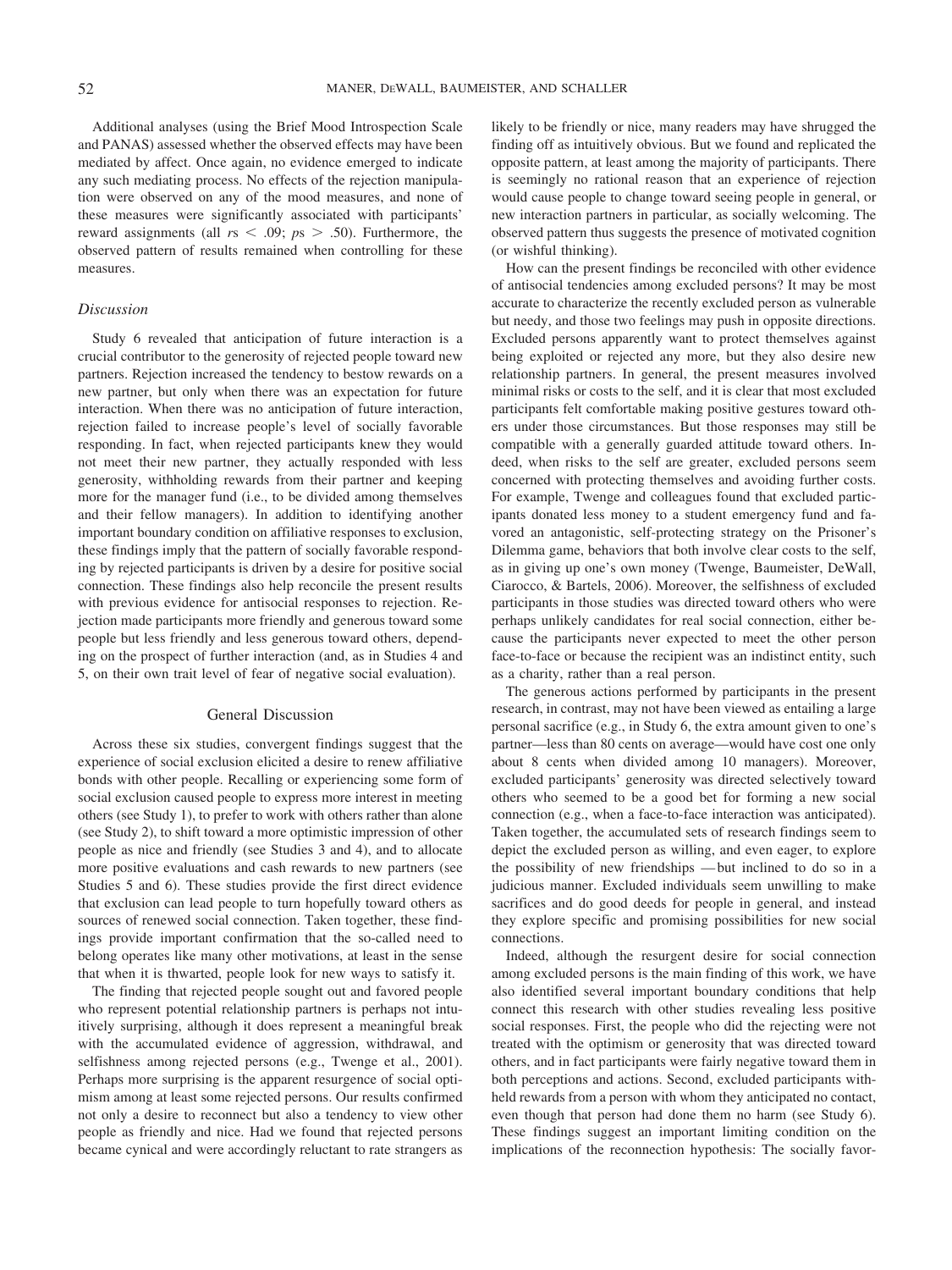able consequences of exclusion were observed only under conditions in which others could be reasonably judged to be potential sources of actual social connection. Thus, one key factor influencing people's responses to exclusion seemed to be the nature of the social target under consideration—whether this person represented a realistic and immediate possibility for renewed affiliation. These boundary conditions help reconcile the present findings with prior evidence of hostile and antisocial behavior among rejected persons (e.g., Buckley et al., 2004; Twenge et al., 2006, 2001). As we have previously suggested, rejection hardly breeds a broad, loving attitude toward all humanity; instead, it seems to foster a judicious warmth that is aimed selectively at promising targets.

A third boundary condition involved an individual-difference factor that appeared to reduce some socially excluded individuals' affiliative reactions to new, otherwise promising interaction partners: fear of negative evaluation. Participants who tend not to worry about negative social evaluation reacted to exclusion with responses suggesting increased interest in reconnecting with new sources of affiliation. Participants who tend to fear the sting of negative social evaluation, however, reacted in a very different fashion. These participants did not exhibit similar signs of wanting to restore social bonds and, in some cases, even appeared to view new partners with negative attitudes that could be characterized as skepticism, fear, or even disdain.

Among individuals fearful of negative social evaluation, the motivation to protect oneself from potentially threatening social encounters may have overwhelmed the desire to reconnect with others (see Heimberg et al., 1995). Salient experiences of exclusion, therefore, could cause socially anxious individuals, for whom fear of negative evaluation is a highly salient concern, to withdraw from others and to regard them negatively (see Beck et al., 1985). Such responses provide further evidence for our characterization of excluded persons as needy but vulnerable: Among people for whom the vulnerability is most strongly felt, the tendency to approach new partners is least evident.

In an important sense, the presence of these boundary conditions provides further converging evidence for the overarching conclusion that reactions to social exclusion depend on the perceived possibility of future connection. When excluded people perceived a good chance of making a new connection, either because the situation held promise for positive interactions with new partners or because their own dispositions were optimistic about social encounters, then they regarded new partners in a positive manner and tried to affiliate with them. In contrast, when rejected people did not see much chance for affiliating anew— either because they were interacting with someone who already rejected them, or because there was no clear prospect of future interaction, or because they dispositionally focused on the threat of negative social evaluation—then they viewed and treated other people more harshly. Hence, one key to how people respond to exclusion appears to be whether they perceive the next interaction as a promising opportunity for forging a new social bond, and both situational and dispositional factors shape that perception.

## *Limitations and Future Directions*

By distilling responses to exclusion into several of their component cognitive and behavioral parts, the present studies begin to provide a coherent picture of when people seek to reconnect, and when they do not. Although experimental methods were ideal for testing causal hypotheses about rejected individuals' perceptions and behavioral inclinations, they can only begin to suggest eventual consequences that may unfold dynamically in the course of ongoing social interactions. These consequences are likely to be shaped by interpersonal feedback loops that can amplify, or sometimes dampen, socially favorable perceptions and actions (Christensen & Kashy, 1998). Still, the present findings shed promising light on how these cycles can get started toward either affiliative reconnection, antisocial withdrawal, or outright hostility.

For example, when a rejected person performs positive behaviors in order to make a new friend, those behaviors may evoke favorable responses on the part of the recipient that may, in turn, reinforce socially optimistic perceptions and behavior. In some circumstances, however, overt attempts to secure social acceptance may be perceived as disingenuous or just plain needy and thereby evoke negative social responses and further rejection (Joiner, Alfano, & Metalsky, 1992). If repeated over time and across persons, affiliative responses have the potential to transform social optimism (of the sort documented in our data) into eventual pessimism and withdrawal (e.g., Jones, Freemon, & Goswick, 1981). Indeed, repeated instances of exclusion do appear to precipitate depression and anxiety in the long term (Baumeister & Tice, 1990; Nolan, Flynn, & Garber, 2003; Leary, 1990; cf. DeWall & Baumeister, in press).

Thus, the dynamic interplay between the behavior of a rejected person and reactions on the part of others has implications for responses to social exclusion in both the short- and long term. Naturalistic observations of social exclusion and its consequences may provide some insight into these dynamic consequences. More rigorously, these consequences could be examined in laboratory studies of dyadic, face-to-face interactions that unfold over time. For example, it would be informative to systematically vary the responses of target persons in the laboratory (e.g., whether they are welcoming or dismissing) and examine whether rejected participants' attempts at reconnection persist even in the face of an aloof partner.

The manner in which efforts at social reconnection unfold could also be examined within the context of close personal relationships. Our studies, like many others in this area of research, were conducted with individuals who were unknown to one another before entering the laboratory. But instances of social rejection may involve highly meaningful others as well—friends, family, and romantic partners. Different types of relationships are valued to varying degrees by different individuals. This has at least two implications for conceptualizing the reconnection hypothesis. First, one's motivation to reconnect may vary with the perceived importance of a relationship. If one feels excluded from a romantic relationship perceived to be highly important, then this may evoke a particularly strong motivation to reconnect with others, perhaps, in particular, with other potential romantic partners. This latter speculation highlights the second implication: Responses to exclusion may be specific to particular interpersonal domains (see Kirkpatrick & Ellis, 2001). Different types of relationships serve different functions and fulfill different needs. Exclusion from one type of relationship may elicit a desire to connect with others who can fill the specific hole left by the relationship that was lost. Future research might profitably explore the extent to which rejection from one type of relationship (e.g., a romantic relationship)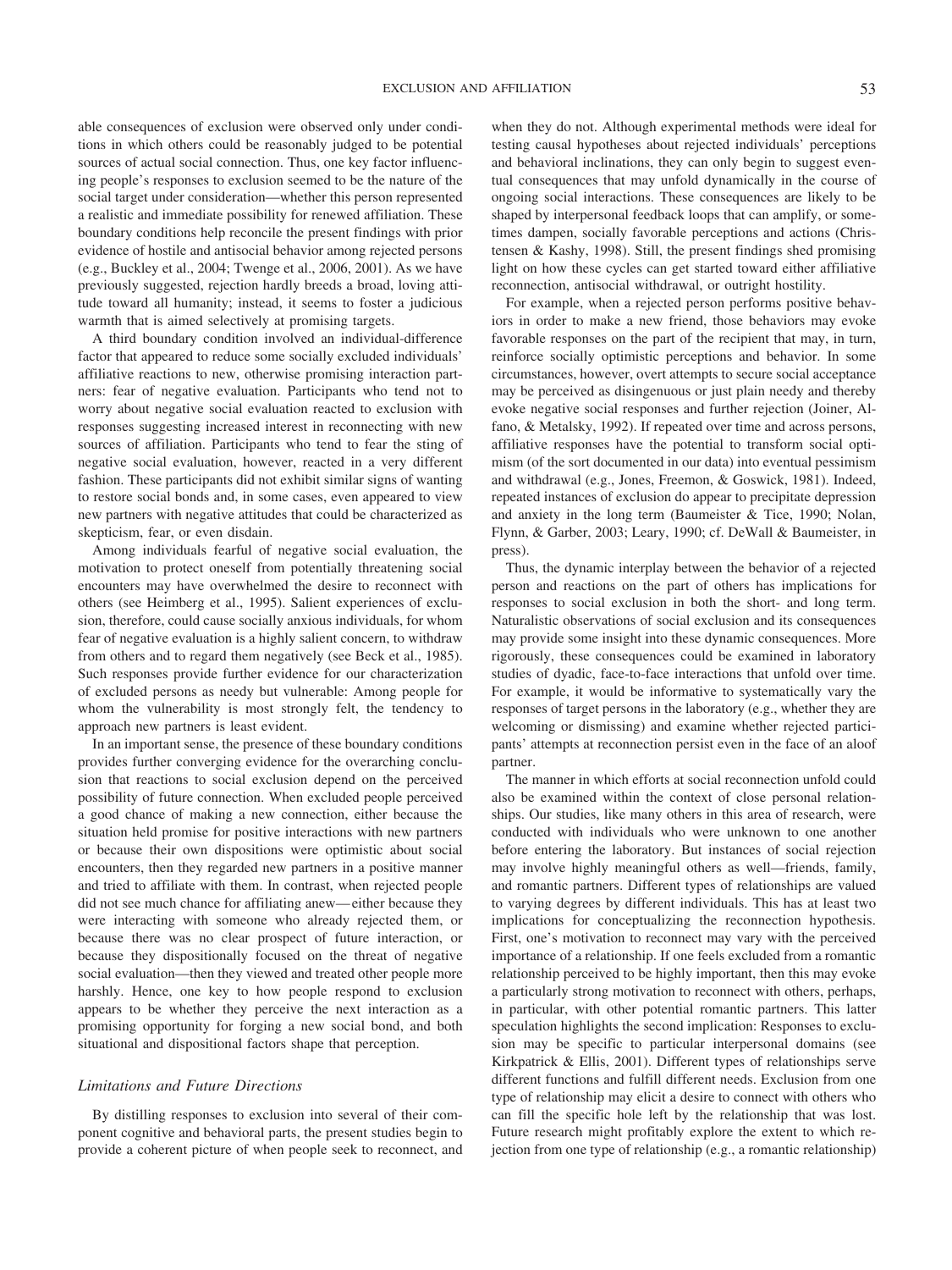elicits a desire to reestablish connections within that specific social domain (i.e., with another romantic partner), as well as a desire to reconnect with the social world more broadly (e.g., strengthening friendships in order to make up for a lost lover).

These speculations, like the novel findings observed in our studies, fit within a broader theoretical framework that integrates links among motivation, social cognition, and goal-oriented behavior. This framework is not limited to any single set of social goals or the operation of any single cognitive or behavioral output variable. People's needs and desires can influence a broad range of cognitive and behavioral processes, including attention (Maner, Gailliot, & DeWall, in press; Maner et al., 2003), evaluation and interpretation (Schaller, Park, & Faulkner, 2003), memory (Gardner, Pickett, & Brewer, 2000), aggression (Twenge et al., 2001), decision making (Fessler, Pillsworth, & Flamson, 2004), prosocial behavior (Maner & Gailliot, in press; Maner et al., 2002), and so on. Indeed, the integration of functionalist motivational perspectives with theories of social cognition and action reflects a fertile and expansive ground for future research.

## *Conclusion: Resolving the Porcupine Problem*

Schopenhauer's parable of the porcupines highlights an essential tension in a social species such as ours: People seek interactions with others in order to satisfy essential needs, and yet these interactions can cause people pain, including the pain of exclusion. So how do people respond to exclusion when it occurs? Do they respond primarily to the pain itself and therefore withdraw psychologically from future social interactions? Or, do they respond primarily to the unfulfilled social need and therefore redouble their efforts to connect with others?

There is no simple answer because apparently people do both. They withdraw from the specific people who are perceived to be perpetrators of past exclusionary acts, as indicated by a tendency to view those specific people in a harsher, more hostile light. But, apparently in response to the acutely unfulfilled need for affiliation, people seek to reconnect with new social partners, as indicated by a tendency to respond to others— even total strangers—in a more positive and beneficent way.

The answer is more complex still when one considers individual differences in chronic social schemas. The tendency for acts of exclusion to motivate positive social perceptions and behavior emerges most strongly among individuals who are socially optimistic. For these individuals, the pain of rejection appears to be transformed into strategic attempts to fulfill the unrequited need for social connection. No such tendency emerges, however, among individuals who are socially anxious and pessimistic about the consequences of future interactions. For these folks, it seems, the lingering fear of rejection outweighs the unrequited need for social connection.

This last point is worth remembering when one considers the answer that Schopenhauer himself supplied to the porcupine problem. Schopenhauer (1851/1964) suggested that people ultimately feel compelled to retain a safe distance from each other. "By this arrangement," he wrote, "the mutual need for warmth is only very moderately satisfied; but then people do not get pricked" (p. 226). Of course, Schopenhauer was known for his sour temperament— "It is hard to find in his life evidences of any virtue except kindness to animals . . . In all other respects he was completely selfish" (Russell, 1945, p. 758)—and his philosophy was famous for its pessimism. So it is not surprising that he resigned his porcupines to a life spent shivering in the cold, fearing pain from other porcupines' sharp quills. In real life, however, the porcupine problem is often resolved in a far more sociable manner. For many people, the potential pain of prickly quills is trumped by the powerful need for social warmth.

#### References

- Aiken, L. S., & West, S. G. (1991). *Multiple regression: Testing and interpreting interaction*. Newbury Park, CA: Sage.
- Baumeister, R. F., & Leary, M. R. (1995). The need to belong: Desire for interpersonal attachments as a fundamental human motivation. *Psychological Bulletin, 117,* 497–529.
- Baumeister, R. F., & Tice, D. M. (1990). Anxiety and social exclusion. *Journal of Social and Clinical Psychology, 9,* 165–195.
- Baumeister, R. F., Twenge, J. M., & Nuss, C. K. (2002). Effects of social exclusion on cognitive processes: Anticipated aloneness reduces intelligent thought. *Journal of Personality and Social Psychology, 83,* 817– 827.
- Beck, A. T., Emery, G., & Greenberg, R. L. (1985). *Anxiety disorders and phobias: A cognitive perspective*. New York: Basic Books.
- Bloom, B. L., White, S. W., & Asher, S. J. (1979). Marital disruption as a stressful life event. In G. Levinger & O. C. Moles (Eds.), *Divorce and separation: Context, causes and consequences* (pp. 184 –200). New York: Basic Books.
- Buckley, K., Winkel, R., & Leary, M. (2004). Reactions to acceptance and rejection: Effects of level and sequence of relational evaluation. *Journal of Experimental Social Psychology, 40,* 14 –28.
- Bushman, B. J., Bonacci, A. M., Van Dijk, M., & Baumeister, R. F. (2003). Narcissism, sexual refusal, and sexual aggression: Testing a narcissistic reactance model of sexual coercion. *Journal of Personality and Social Psychology, 84,* 1027–1040.
- Buss, D. M. (1990). The evolution of anxiety and social exclusion. *Journal of Social and Clinical Psychology, 9,* 196 –210.
- Cacioppo, J. T., Hawkley, L. C., & Bernston, G. G. (2003). The anatomy of loneliness. *Current Directions in Psychological Science, 12,* 71–74.
- Christensen, P. N., & Kashy, D. A. (1998). Perceptions of and by lonely people in initial social interaction. *Journal of Personality and Social Psychology, 24,* 322–329.
- DeWall, C. N., & Baumeister, R. F. (in press). Alone but feeling no pain: Effects of social exclusion on physical pain tolerance and pain threshold, affective forecasting, and interpersonal empathy. *Journal of Personality and Social Psychology*.
- Eisenberger, N. I., Lieberman, M. D., & Williams, K. D. (2003, October 10). Does rejection hurt? An fMRI study of social exclusion. *Science, 302,* 290 –292.
- Eysenck, H. J., & Eysenck, S. (1975). *Manual of the Eysenck Personality Questionnaire*. San Diego, CA: EDITS.
- Fessler, D. M., Pillsworth, E. J., & Flamson, T. J. (2004). Angry men and disgusted women: An evolutionary approach to the influence of emotions on risk taking. *Organizational Behavior and Human Decision Processes, 95,* 107–123.
- Gardner, W. L., Gabriel, S., & Diekman, A. (2000). The psychophysiology of interpersonal processes. In J. T. Cacioppo, L. G. Tassinary, & G. G. Bertson (Eds.), *The handbook of psychophysiology* (2nd ed., pp. 643– 664). Cambridge, MA: Cambridge University Press.
- Gardner, W. L., Pickett, C. L., & Brewer, M. B. (2000). Social exclusion and selective memory: How the need to belong influences memory for social events. *Personality and Social Psychology Bulletin, 26,* 486 – 496.
- Heimberg, R. G., Lebowitz, M. R., Hope, D. A., & Schneier, F. R. (1995). *Social phobia: Diagnosis, assessment, and treatment*. New York: Guilford Press.